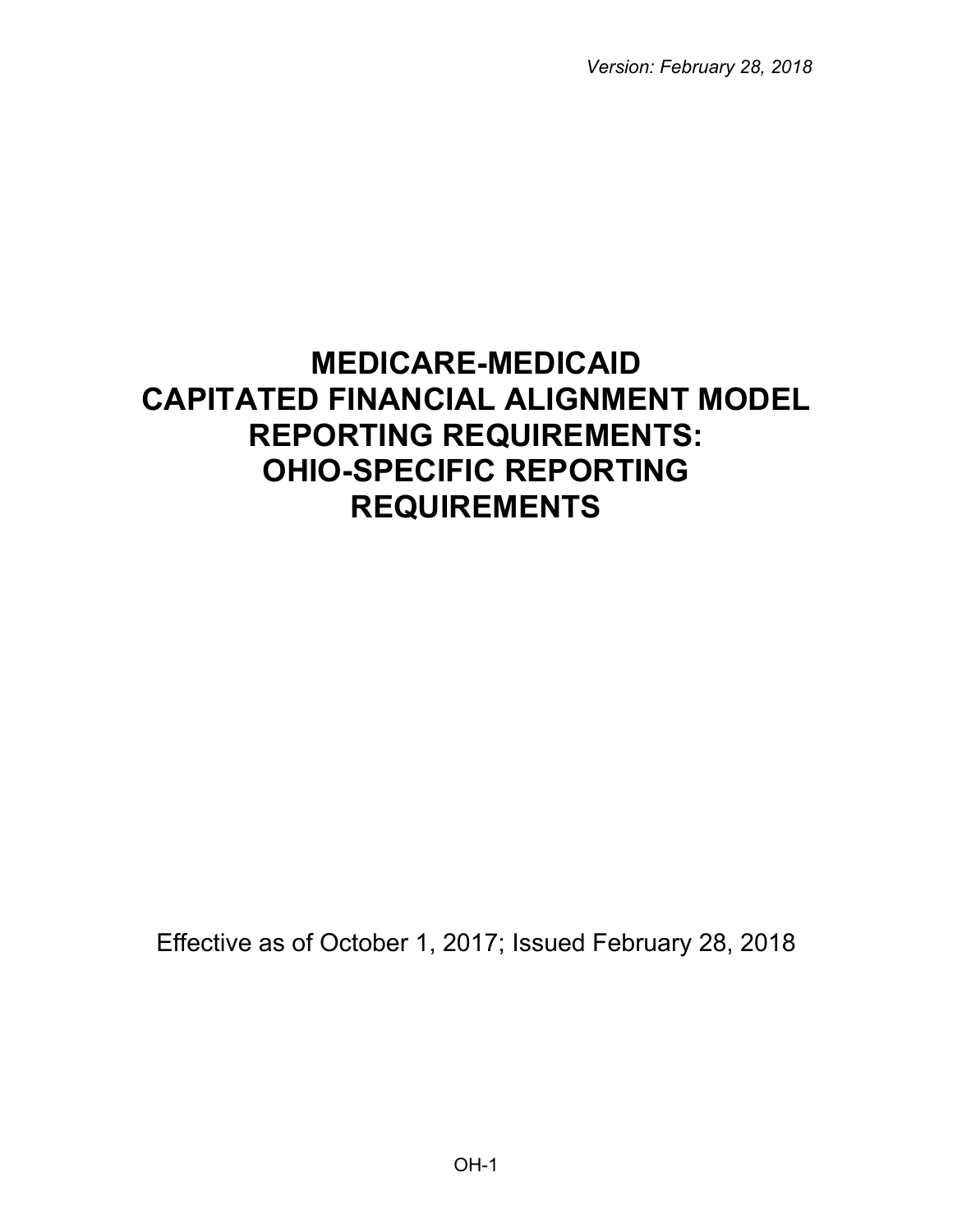## **Table of Contents**

| Ohio-Specific Reporting Requirements AppendixOH-3                |  |
|------------------------------------------------------------------|--|
|                                                                  |  |
|                                                                  |  |
| Ohio MyCare Demonstration Reporting Population OH-4              |  |
|                                                                  |  |
| <b>Guidance on Assessments and Care Plans for Members with a</b> |  |
|                                                                  |  |
| Reporting on Disenrolled and Retro-disenrolled Members OH-8      |  |
|                                                                  |  |
| <b>Ohio's Implementation, Ongoing, and Continuous Reporting</b>  |  |
|                                                                  |  |
|                                                                  |  |
|                                                                  |  |
| Section OHII. Organizational Structure and StaffingOH-18         |  |
| Section OHIII. Performance and Quality Improvement OH-20         |  |
|                                                                  |  |
|                                                                  |  |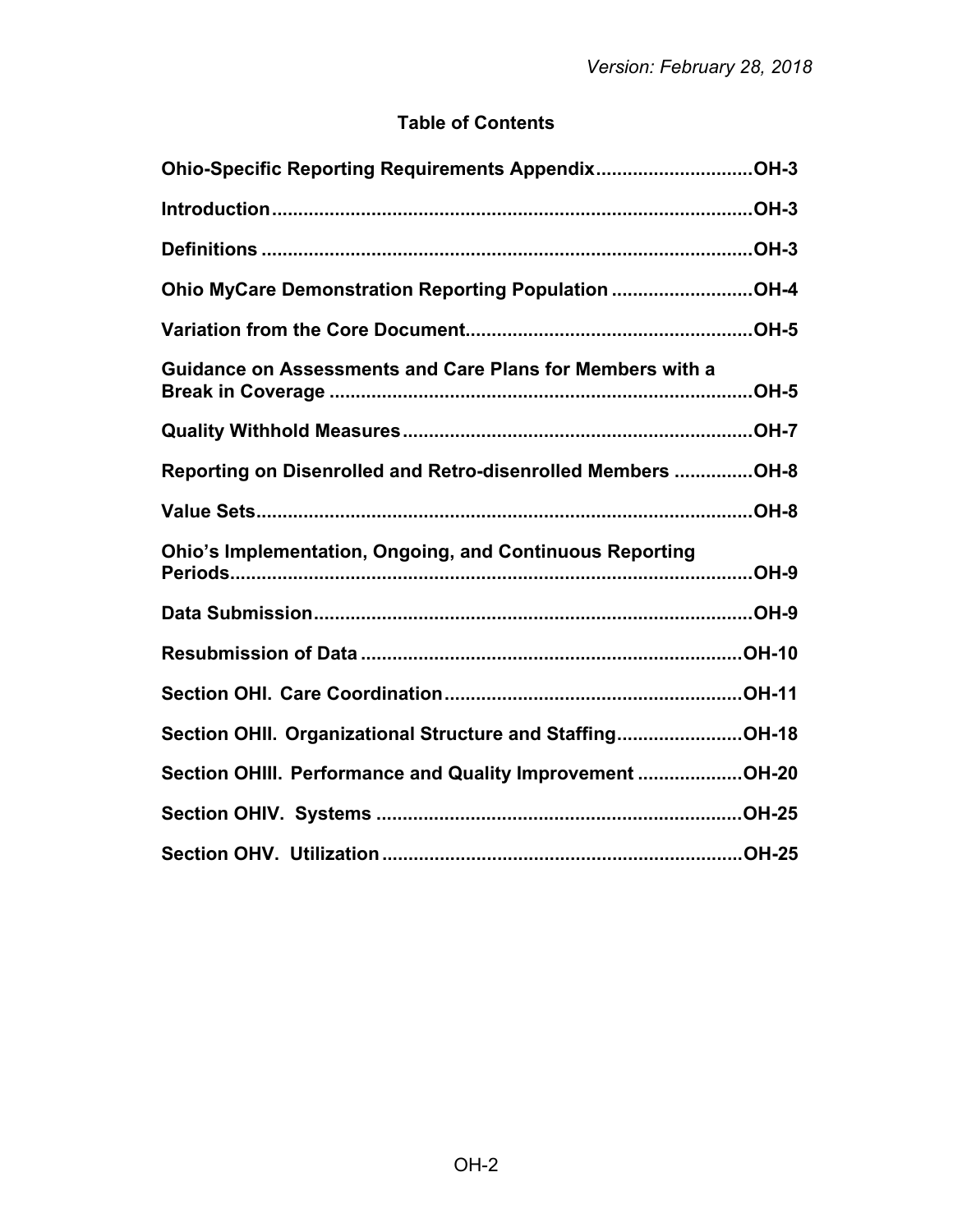## **Ohio-Specific Reporting Requirements Appendix**

## <span id="page-2-1"></span><span id="page-2-0"></span>*Introduction*

The measures in this appendix are required reporting for all MMPs in the Ohio MyCare Demonstration. CMS and the state reserve the right to update the measures in this appendix for subsequent demonstration years. These statespecific measures directly supplement the Medicare-Medicaid Capitated Financial Alignment Model: Core Reporting Requirements, which can be found at the following web address:

[https://www.cms.gov/Medicare-Medicaid-Coordination/Medicare-and-Medicaid-](https://www.cms.gov/Medicare-Medicaid-Coordination/Medicare-and-Medicaid-Coordination/Medicare-Medicaid-Coordination-Office/FinancialAlignmentInitiative/MMPInformationandGuidance/MMPReportingRequirements.html)[Coordination/Medicare-Medicaid-Coordination-](https://www.cms.gov/Medicare-Medicaid-Coordination/Medicare-and-Medicaid-Coordination/Medicare-Medicaid-Coordination-Office/FinancialAlignmentInitiative/MMPInformationandGuidance/MMPReportingRequirements.html)[Office/FinancialAlignmentInitiative/MMPInformationandGuidance/MMPReporting](https://www.cms.gov/Medicare-Medicaid-Coordination/Medicare-and-Medicaid-Coordination/Medicare-Medicaid-Coordination-Office/FinancialAlignmentInitiative/MMPInformationandGuidance/MMPReportingRequirements.html) [Requirements.html](https://www.cms.gov/Medicare-Medicaid-Coordination/Medicare-and-Medicaid-Coordination/Medicare-Medicaid-Coordination-Office/FinancialAlignmentInitiative/MMPInformationandGuidance/MMPReportingRequirements.html) 

MMPs should refer to the core document for additional details regarding Demonstration-wide definitions, reporting phases and timelines, and sampling methodology.

The core and state-specific measures supplement existing Part C and Part D reporting requirements, as well as measures that MMPs report via other vehicles or venues, such as HEDIS<sup>®[1](#page-2-3)</sup> and HOS. CMS and the state will also track key utilization measures, which are not included in this document, using encounter and claims data. The quantitative measures are part of broader oversight, monitoring, and performance improvement processes that include several other components and data sources not described in this document.

MMPs should contact the OH Help Desk at [OHHelpDesk@norc.org](mailto:OHHelpDesk@norc.org) with any questions about the Core Reporting Requirements, Ohio state-specific appendix, or the data submission process.

## <span id="page-2-2"></span>*Definitions*

Calendar Quarter: All quarterly measures are reported on calendar quarters. The four calendar quarters of each calendar year will be as follows: 1/1 – 3/31, 4/1 – 6/30, 7/1 – 9/30, and 10/1 – 12/31.

Calendar Year: All annual measures are reported on a calendar year basis. Calendar year 2014 (CY1) will be an abbreviated year, with data reported for the time period beginning May 1, 2014 and ending December 31, 2014. Calendar year 2015 (CY2) will represent January 1, 2015 through December 31, 2015.

<span id="page-2-3"></span><sup>&</sup>lt;sup>1</sup> HEDIS<sup>®</sup> is a registered trademark of the National Committee for Quality Assurance (NCQA).  $\overline{a}$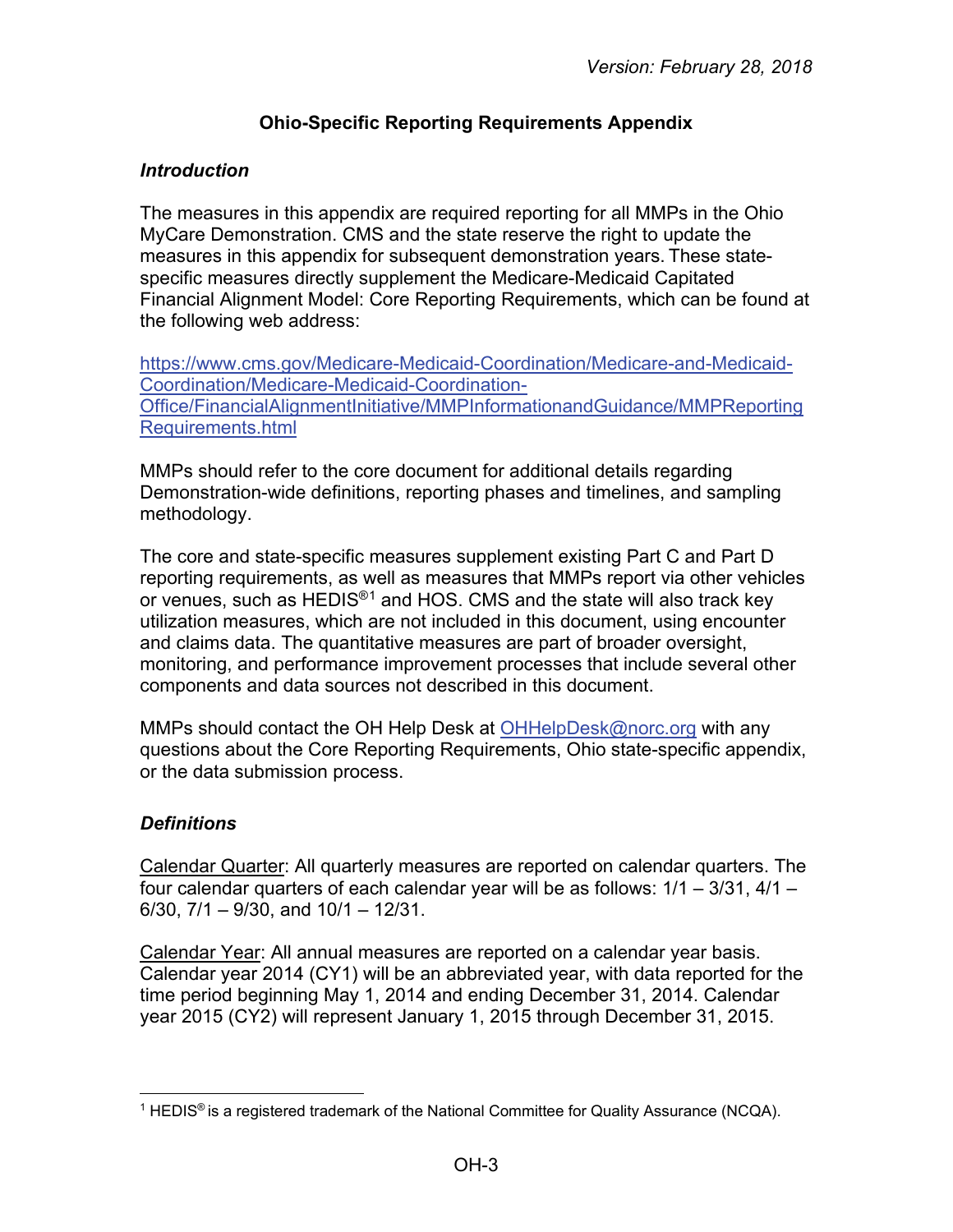Implementation Period: The initial months of the demonstration during which plans will report to CMS and the state on a more intensive reporting schedule. The Implementation Period starts on the first effective enrollment date and continues until the end of the first 2015 calendar year quarter (May 1, 2014 – March 31, 2015).

Long Term Services and Supports (LTSS): A range of home and community based services designed to meet a beneficiary's need as an alternative to long term nursing facility care to enable a person to live as independently as possible. Examples include assistance with bathing, dressing and other basic activities of daily life and self-care, as well as support for everyday tasks such as laundry, shopping, and transportation.

Primary Care Provider (PCP): Primary care physicians licensed by the state of Ohio and board certified in family practice, internal medicine, general practice, obstetrics/gynecology, or geriatrics, state licensed physician assistants, or a physician extender who is a registered nurse practitioner or advanced practice nurse or advanced practice nurse group practice within an acceptable specialty as required under state regulation.

## <span id="page-3-0"></span>*Ohio MyCare Demonstration Reporting Population*

Because some members in Ohio receive Medicare and Medicaid coverage through MyCare Ohio while others receive only their Medicaid benefits through MyCare Ohio, the distinction between these members for reporting purposes is clarified as follows.

For the purpose of all core and state-specific reporting, Ohio MMPs are to report only on members enrolled to receive both Medicare and Medicaid benefits through the MMP. MMPs should not include members who are enrolled in the Medicaid-only portion of MyCare. Of note, passive enrollment for the Medicare-Medicaid MyCare Demonstration in Ohio began in January 2015. Data reported after passive enrollment should include both Medicare-Medicaid members who opt in<sup>[2](#page-3-1)</sup> and Medicare-Medicaid members who are passively enrolled into the MMP at any point. MMPs can identify this information on the enrollment file using the enrollment source codes in the CMS DTRR file. Code J represents statesubmitted passive enrollment and Code L represents the opt-in population or MMP beneficiary election. Reporting of both core measures in HPMS and statespecific measures via the FAI Data Collection System should exclude data for members who are Medicaid-only and should only include Medicare-Medicaid dual enrollees.

<span id="page-3-1"></span> $2$  For the Ohio Capitated Financial Alignment Demonstration, "opt-in" specifically refers to members who choose to actively enroll in a MMP at any point during the demonstration. Passive enrollment does not include members who were are automatically enrolled into a Medicaid-only program with an affiliated MMP.  $\overline{a}$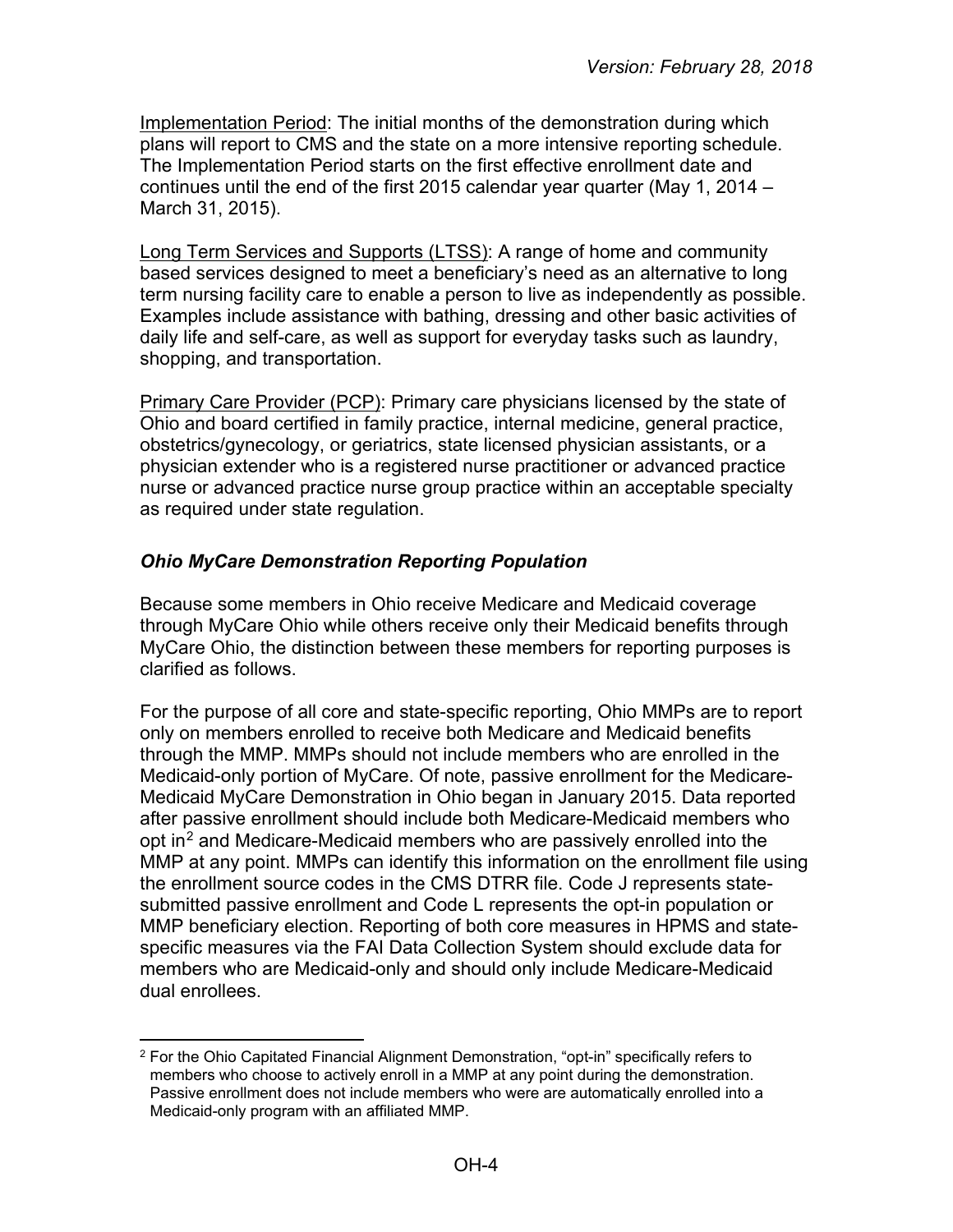## <span id="page-4-0"></span>*Variation from the Core Document*

## Core 2.1, 2.2, and 2.3

As described under Section 2.5.3.2.1 of the three-way contract, the scope and depth of the assessment may vary based on the beneficiary's assigned risk level. Beneficiaries assigned to the low and monitoring risk levels can receive a Health Risk Assessment, while beneficiaries assigned to the intensive, high, and medium risk levels and all waiver beneficiaries must receive a Comprehensive Assessment (note that MMPs may opt to administer a Comprehensive Assessment in lieu of a Health Risk Assessment for the low and monitoring risk levels). For purposes of reporting assessment completions under the applicable Core measures (i.e., Core 2.1, 2.2, and 2.3), MMPs should include members who received either a Health Risk Assessment or a Comprehensive Assessment. If an MMP completed both a Health Risk Assessment and a Comprehensive Assessment for a given member, that member should be counted only once when reporting the Core measures.

## Core 9.2

The following section provides additional guidance about identifying individuals enrolled in the MMP that are "nursing home certifiable," or meeting the nursing facility level of care (NF LOC), for the purposes of reporting Core 9.2

Within Core 9.2, "nursing home certifiable" members are defined as "members living in the community, but requiring an institutional level of care" (see the Core Reporting Requirements for more information). Ohio MMPs should consider any members who are enrolled in the MyCare Waiver and who are also in the Medicare-Medicaid product to be considered nursing home certifiable. As with all measures, members enrolled in the Medicaid-only product are not eligible to be reported in Core 9.2. MMPs should refer to the benefit plan code on the enrollment file to identify members who are enrolled in the MyCare Waiver.

#### <span id="page-4-1"></span>*Guidance on Assessments and Care Plans for Members with a Break or Change in Coverage*

## Assessments

To determine if an assessment should be conducted for a member that enrolls (or re-enrolls) in the MMP, the MMP should first determine if the member previously received an assessment from any plan in the MyCare Ohio program (including both Medicaid-only products and Medicare-Medicaid products). If the member did receive an assessment and it was completed within one year of his/her most recent enrollment date, then the MMP is not necessarily required to conduct a new assessment. Instead, the MMP can: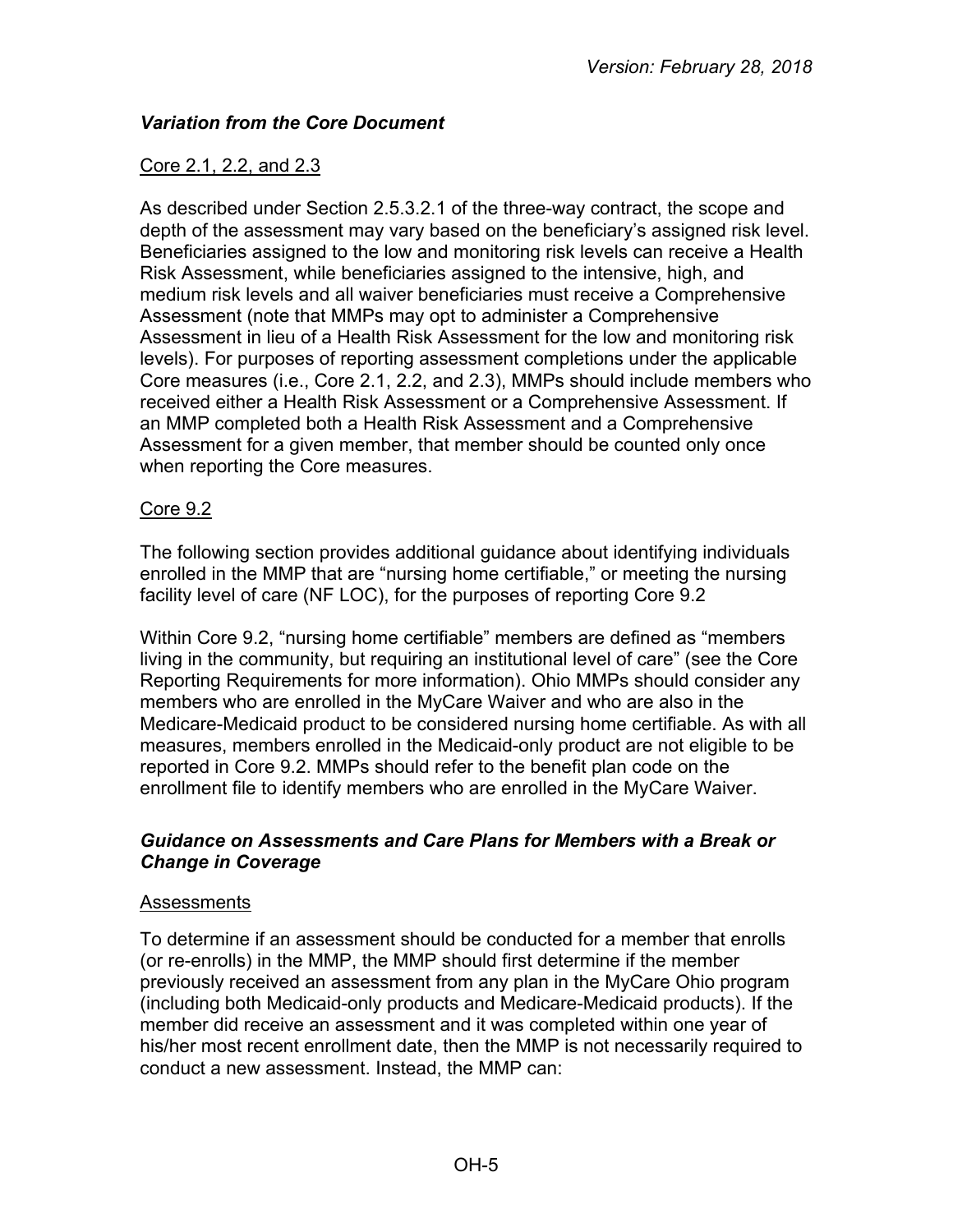- 1. Perform any risk stratification, claims data review, or other analyses as required by the three-way contract to detect any changes in the member's condition since the assessment was conducted; and
- 2. Ask the member (or his/her authorized representative) if there has been a change in the member's health status or needs since the assessment was conducted.

The MMP must document any risk stratification, claims data review, or other analyses that are performed to detect any changes in the member's condition. The MMP must also document its outreach attempts and the discussion(s) with the member (or his/her authorized representative) to determine if there was a change in the member's health status or needs.

If a change is identified, the MMP must update the prior assessment accordingly or conduct a new assessment within the timeframe prescribed by the contract. If there are no changes, the MMP is not required to revise or conduct the assessment unless requested by the member (or his/her authorized representative or provider). Please note, if the MMP prefers to conduct assessments on all re-enrollees regardless of status, it may continue to do so.

Once the MMP has revised or conducted the assessment as needed or confirmed that the prior assessment is still accurate, the MMP can mark the assessment as complete for the member's current enrollment. The MMP would then report that completion according to the specifications for Core 2.1 and Core 2.2. When reporting these Core measures, the MMP should count the 90 days from the member's most recent enrollment effective date, and should report the assessment based on the date the prior assessment was either confirmed to be accurate or a new assessment was completed.

If the MMP is unable to reach a re-enrolled member to determine if there was a change in health status, then the MMP may report that member as unable to be reached so long as the MMP made the requisite number of outreach attempts. If a re-enrolled member refuses to discuss his/her health status with the MMP, then the MMP may report that member as unwilling to participate in the assessment.

If an assessment was not completed for the re-enrolled member during his/her prior enrollment period in MyCare Ohio, or if it has been more than one year since the member's assessment was completed, the MMP is required to conduct an assessment for the member within the timeframe prescribed by the contract. The MMP must make the requisite number of attempts to reach the member (at minimum) after his/her most recent enrollment effective date, even if the member was reported as unable to be reached during his/her prior enrollment. Similarly, members that refused the assessment during their prior enrollment must be asked again to participate (i.e., the MMP may not carry over a refusal from one enrollment period to the next).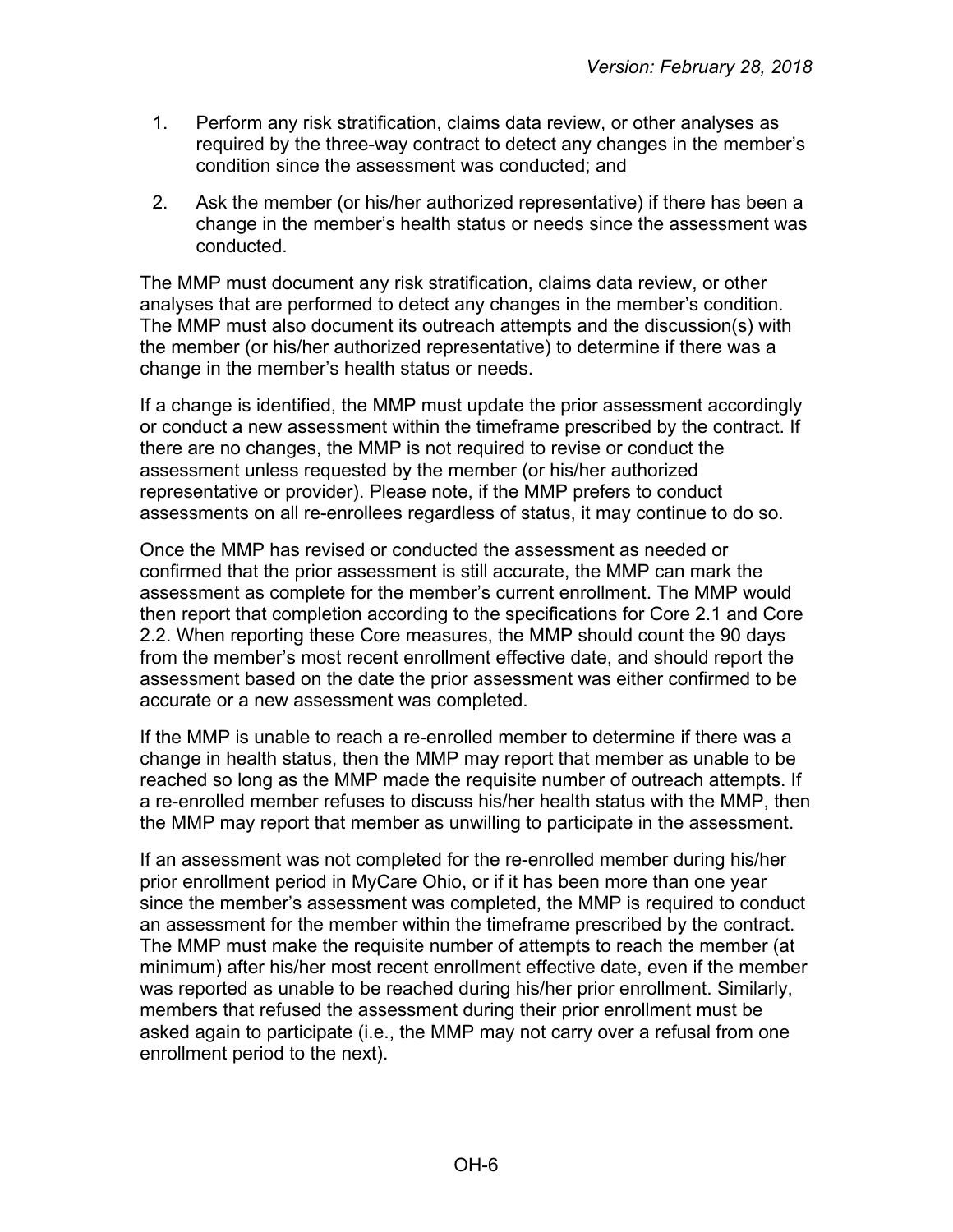## Individualized Care Plans

If the MMP updates the prior assessment or conducts a new assessment for the re-enrolled member, the MMP must revise the Individualized Care Plan (ICP) accordingly within the timeframe prescribed by the contract. Once the ICP is revised, the MMP may mark the ICP as complete for the member's current enrollment. If the MMP determines that no updates are required to the previously developed ICP, the MMP may mark the ICP as complete for the current enrollment at the same time that the assessment is marked complete. The MMP would then follow the Core 3.2 and OH1.2 measure specifications for reporting the completion. Please note, for purposes of reporting, the ICP for the re-enrolled member should be classified as an *initial* ICP.

If an ICP was not completed for the re-enrolled member during his/her prior enrollment period in MyCare Ohio, or if it has been more than one year since the member's ICP was completed, the MMP is required to develop an ICP for the member within the timeframe prescribed by the contract. The MMP must also follow the above guidance regarding reaching out to members that previously refused to participate or were not reached.

## Annual Reassessments and ICP Updates

The MMP must follow contract requirements regarding the completion of annual reassessments and updates to ICPs. If the MMP determined that an assessment/ICP from a member's prior enrollment was accurate and marked that assessment/ICP as complete for the member's current enrollment, the MMP should count continuously from the date that the assessment/ICP was completed in the prior enrollment period to determine the due date for the annual reassessment and ICP update. For example, when reporting Core 2.3, the MMP should count 365 days from the date when the assessment was actually completed, even if that date was during the member's prior enrollment period.

## <span id="page-6-0"></span>*Quality Withhold Measures*

CMS and the state will establish a set of quality withhold measures, and MMPs will be required to meet established thresholds. Throughout this document, statespecific quality withhold measures are marked with the following symbol for Demonstration Year 1: (i) and the following symbol for Demonstration Years 2 through 5: (ii). For more information about the state-specific quality withhold measures for Demonstration Year 1, refer to the Quality Withhold Technical Notes (DY 1): Ohio-Specific Measures at [https://www.cms.gov/Medicare-](https://www.cms.gov/Medicare-Medicaid-Coordination/Medicare-and-Medicaid-Coordination/Medicare-Medicaid-Coordination-Office/FinancialAlignmentInitiative/MMPInformationandGuidance/MMPQualityWithholdMethodologyandTechnicalNotes.html)[Medicaid-Coordination/Medicare-and-Medicaid-Coordination/Medicare-Medicaid-](https://www.cms.gov/Medicare-Medicaid-Coordination/Medicare-and-Medicaid-Coordination/Medicare-Medicaid-Coordination-Office/FinancialAlignmentInitiative/MMPInformationandGuidance/MMPQualityWithholdMethodologyandTechnicalNotes.html)[Coordination-](https://www.cms.gov/Medicare-Medicaid-Coordination/Medicare-and-Medicaid-Coordination/Medicare-Medicaid-Coordination-Office/FinancialAlignmentInitiative/MMPInformationandGuidance/MMPQualityWithholdMethodologyandTechnicalNotes.html)

[Office/FinancialAlignmentInitiative/MMPInformationandGuidance/MMPQualityWit](https://www.cms.gov/Medicare-Medicaid-Coordination/Medicare-and-Medicaid-Coordination/Medicare-Medicaid-Coordination-Office/FinancialAlignmentInitiative/MMPInformationandGuidance/MMPQualityWithholdMethodologyandTechnicalNotes.html) [hholdMethodologyandTechnicalNotes.html.](https://www.cms.gov/Medicare-Medicaid-Coordination/Medicare-and-Medicaid-Coordination/Medicare-Medicaid-Coordination-Office/FinancialAlignmentInitiative/MMPInformationandGuidance/MMPQualityWithholdMethodologyandTechnicalNotes.html) Additional information on the statespecific quality withhold measures for Demonstration Years 2 through 5 will be provided at a later time.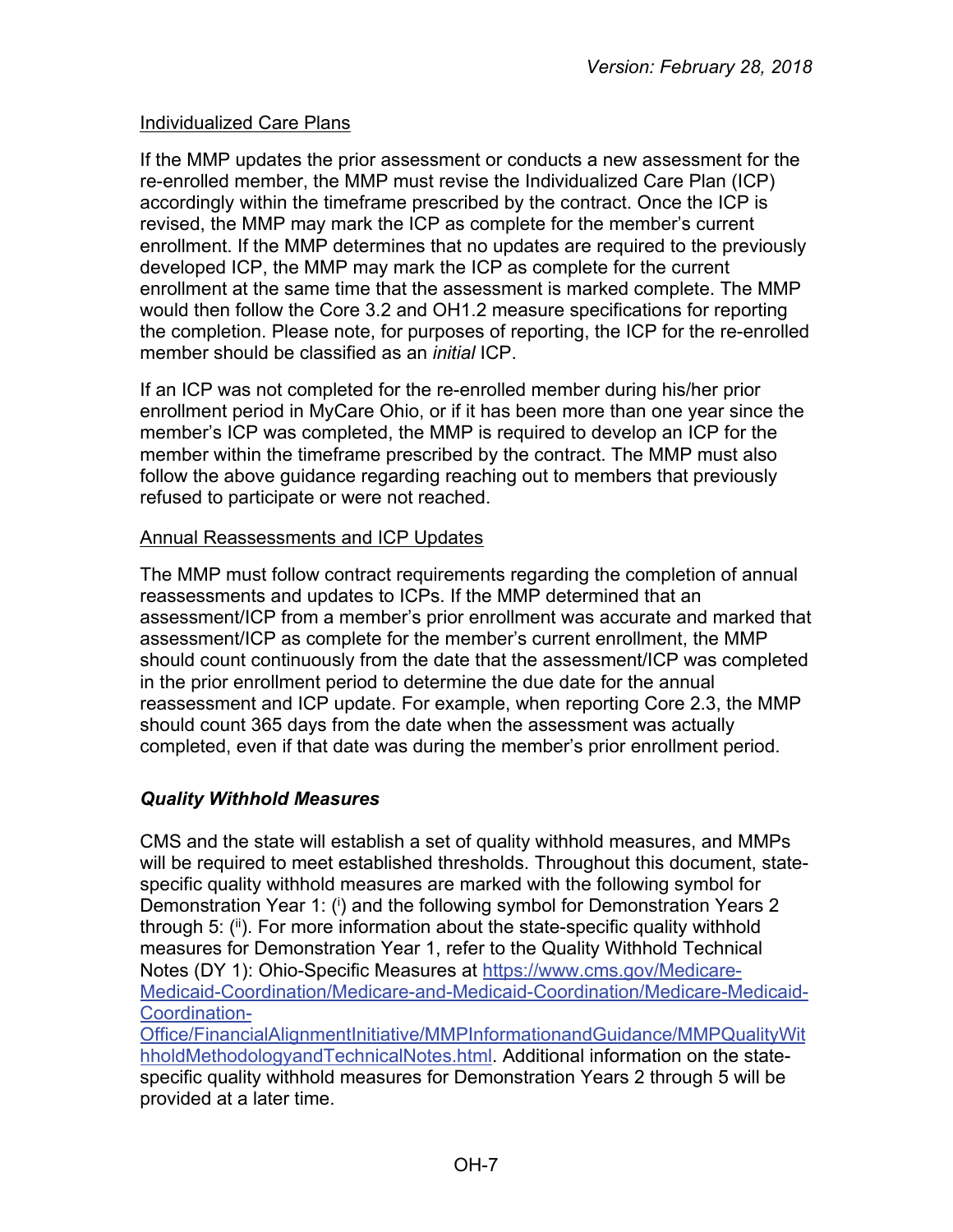## <span id="page-7-0"></span>*Reporting on Disenrolled and Retro-disenrolled Members*

Unless otherwise indicated in the reporting requirements, MMPs should report on all Medicare-Medicaid members enrolled in the demonstration who meet the definition of the data elements, regardless of whether that member was subsequently disenrolled from the MMP. Measure-specific guidance on how to report on disenrolled members is provided under the Notes section of each statespecific measure.

Due to retro-disenrollment of members, there may be instances in which there is a lag between a member's effective disenrollment date and the date on which the MMP is informed about that disenrollment. This time lag might create occasional data inaccuracies if an MMP includes members in reports who had in fact disenrolled before the start of the reporting period. If MMPs are aware at the time of reporting that a member has been retro-disenrolled with a disenrollment effective date prior to the reporting period (and therefore was not enrolled during the reporting period in question), then MMPs may exclude that member from reporting. Please note that MMPs are *not* required to re-submit corrected data should you be informed of a retro-disenrollment subsequent to a reporting deadline. MMPs should act upon their best and most current knowledge at the time of reporting regarding each member's enrollment status.

#### <span id="page-7-1"></span>*Value Sets*

The measure specifications in this document refer to code value sets that must be used to determine and report measure data element values. A value set is the complete set of codes used to identify a service or condition included in a measure. The Ohio-Specific Value Sets Workbook includes all value sets and codes needed to report certain measures included in the Ohio-Specific Reporting Requirements and is intended to be used in conjunction with the measure specifications outlined in this document. The Ohio-Specific Value Sets Workbook can be found on the CMS website at the following address:

[https://www.cms.gov/Medicare-Medicaid-Coordination/Medicare-and-Medicaid-](https://www.cms.gov/Medicare-Medicaid-Coordination/Medicare-and-Medicaid-Coordination/Medicare-Medicaid-Coordination-Office/FinancialAlignmentInitiative/MMPInformationandGuidance/MMPReportingRequirements.html)[Coordination/Medicare-Medicaid-Coordination-](https://www.cms.gov/Medicare-Medicaid-Coordination/Medicare-and-Medicaid-Coordination/Medicare-Medicaid-Coordination-Office/FinancialAlignmentInitiative/MMPInformationandGuidance/MMPReportingRequirements.html)

<span id="page-7-2"></span>[Office/FinancialAlignmentInitiative/MMPInformationandGuidance/MMPReporting](https://www.cms.gov/Medicare-Medicaid-Coordination/Medicare-and-Medicaid-Coordination/Medicare-Medicaid-Coordination-Office/FinancialAlignmentInitiative/MMPInformationandGuidance/MMPReportingRequirements.html) [Requirements.html.](https://www.cms.gov/Medicare-Medicaid-Coordination/Medicare-and-Medicaid-Coordination/Medicare-Medicaid-Coordination-Office/FinancialAlignmentInitiative/MMPInformationandGuidance/MMPReportingRequirements.html)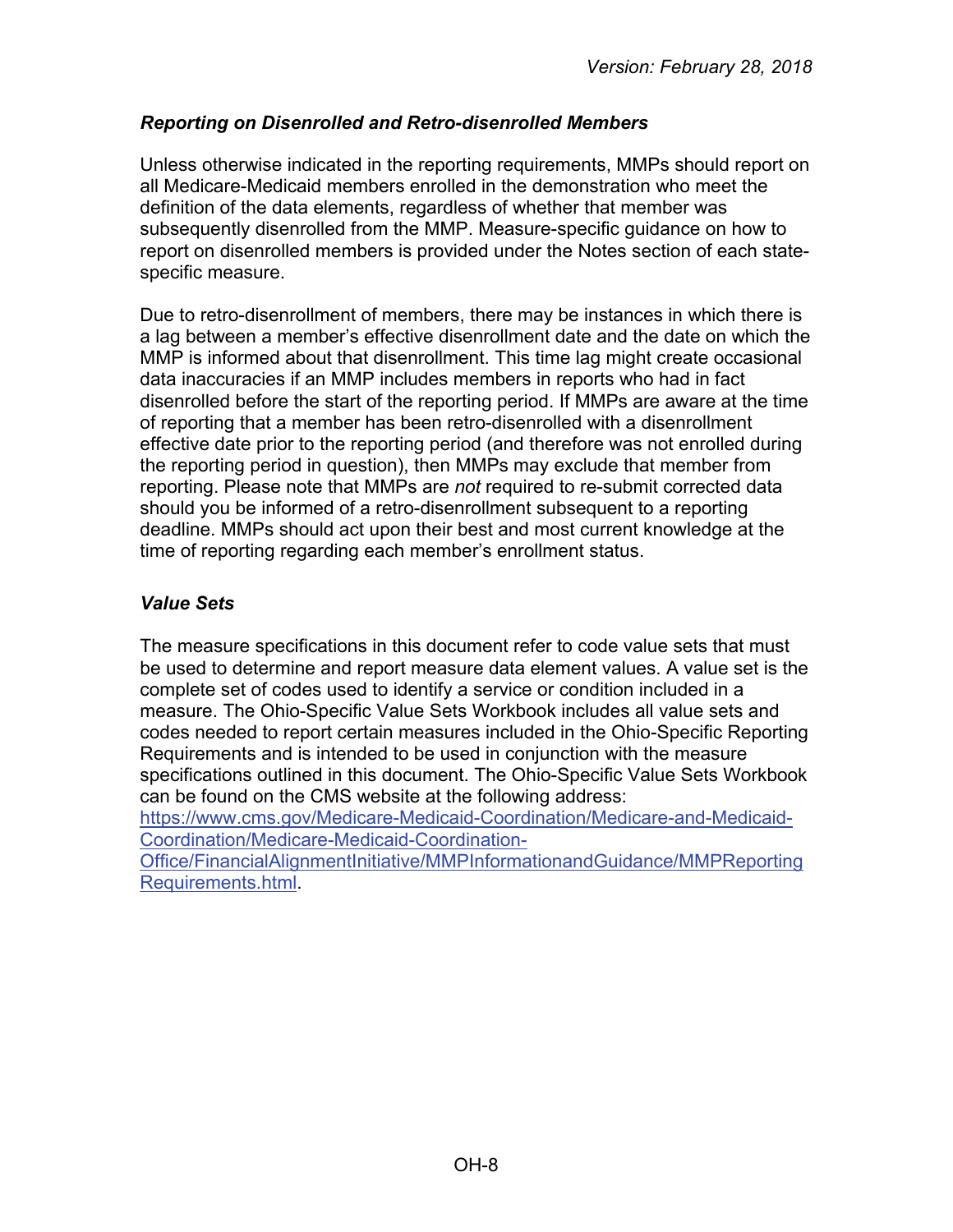|                         | <b>Phase</b>             | <b>Dates</b>                | <b>Explanation</b>                                                                              |
|-------------------------|--------------------------|-----------------------------|-------------------------------------------------------------------------------------------------|
|                         |                          | <b>Demonstration Year 1</b> |                                                                                                 |
| Continuous              | Implementation<br>Period | 5-1-14 through 3-31-15      | From the first effective<br>enrollment date through the end<br>of the first quarter of 2015.    |
| Reporting               | <b>Ongoing Period</b>    | 5-1-14 through 12-31-15     | From the first effective<br>enrollment date through the end<br>of the first demonstration year. |
|                         |                          | <b>Demonstration Year 2</b> |                                                                                                 |
| Continuous<br>Reporting | <b>Ongoing Period</b>    | 1-1-16 through 12-31-16     | From January 1, 2016 through<br>the end of the second<br>demonstration year.                    |
|                         |                          | <b>Demonstration Year 3</b> |                                                                                                 |
| Continuous<br>Reporting | <b>Ongoing Period</b>    | 1-1-17 through 12-31-17     | From January 1, 2017 through<br>the end of the third<br>demonstration year.                     |
|                         |                          | <b>Demonstration Year 4</b> |                                                                                                 |
| Continuous<br>Reporting | <b>Ongoing Period</b>    | 1-1-18 through 12-31-18     | From January 1, 2018 through<br>the end of the fourth<br>demonstration year.                    |
|                         |                          | <b>Demonstration Year 5</b> |                                                                                                 |
| Continuous<br>Reporting | <b>Ongoing Period</b>    | 1-1-19 through 12-31-19     | From January 1, 2019 through<br>the end of the fifth<br>demonstration year.                     |

## *Ohio's Implementation, Ongoing, and Continuous Reporting Periods*

## <span id="page-8-0"></span>*Data Submission*

All MMPs will submit state-specific measure data through the web-based Financial Alignment Initiative Data Collection System (FAI DCS), unless otherwise specified in the measure description. All data submissions must be submitted to this site by 5:00p.m. ET on the applicable due date. This site can be accessed at the following web address: [https://Financial-Alignment-](https://financial-alignment-initiative.norc.org/)[Initiative.NORC.org](https://financial-alignment-initiative.norc.org/)

(Note: Prior to the first use of the system, all MMPs will receive an email notification with the username and password that has been assigned to their plan. This information will be used to log in to the FAI DCS and complete the data submission.)

All MMPs will submit core measure data in accordance with the Core Reporting Requirements. Submission requirements vary by measure, but most core measures are reported through the Health Plan Management System (HPMS).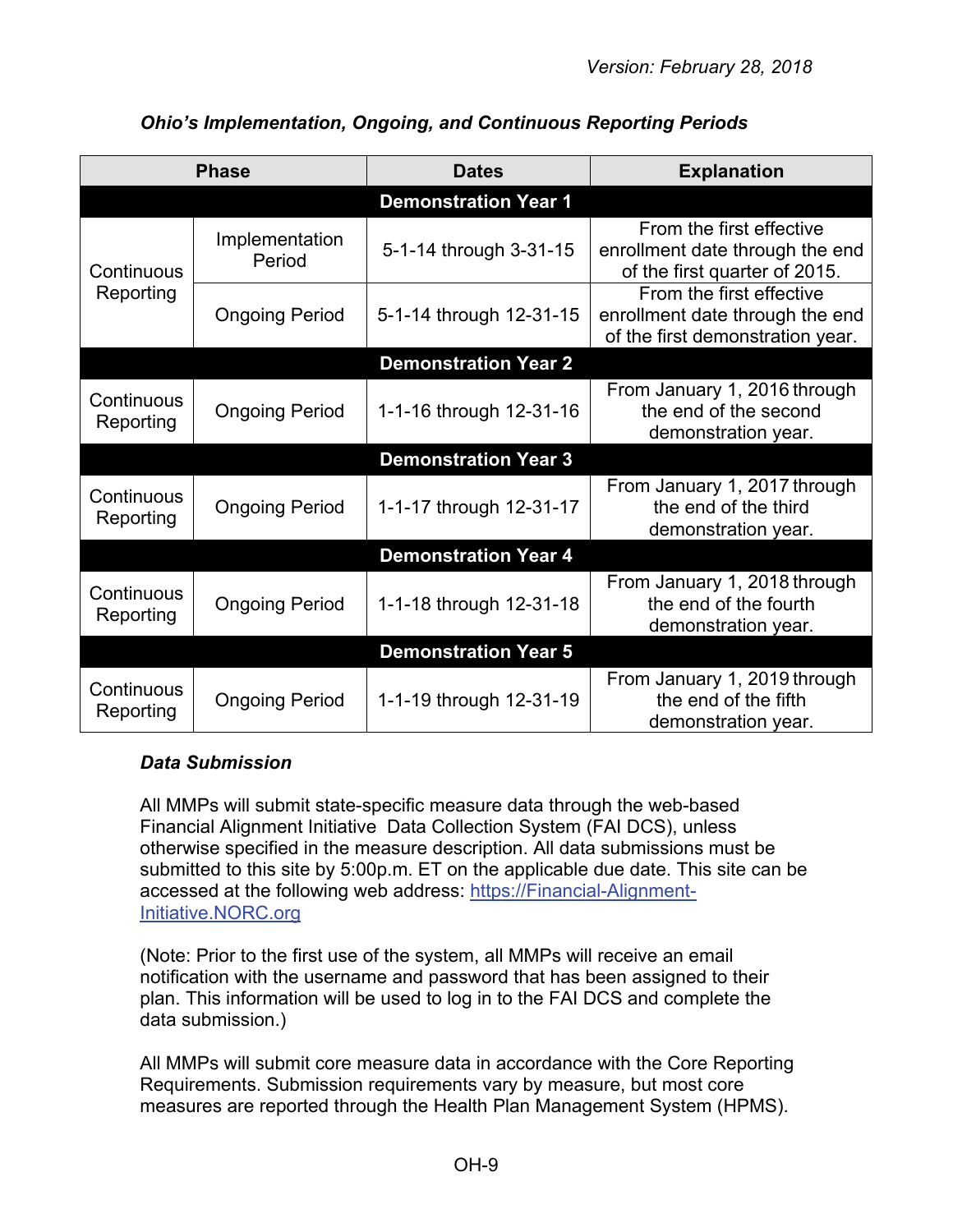Please note, late submissions may result in compliance action from CMS.

#### <span id="page-9-0"></span>*Resubmission of Data*

MMPs must comply with the following steps to resubmit data after an established due date:

- 1. Email the OH HelpDesk [\(OHHelpDesk@norc.org\)](mailto:OHHelpDesk@norc.org) to request resubmission.
	- o Specify in the email which measures need resubmission;
	- $\circ$  Specify for which reporting period(s) the resubmission is needed; and
	- o Provide a brief explanation for why the data need to be resubmitted.
- 2. After review of the request, the OH HelpDesk will notify the MMP once the FAI DCS and/or HPMS has been re-opened.
- 3. Resubmit data through the applicable reporting system.
- 4. Notify the OH HelpDesk again after resubmission has been completed.

Please note, requests for resubmission after an established due date may result in compliance action from CMS.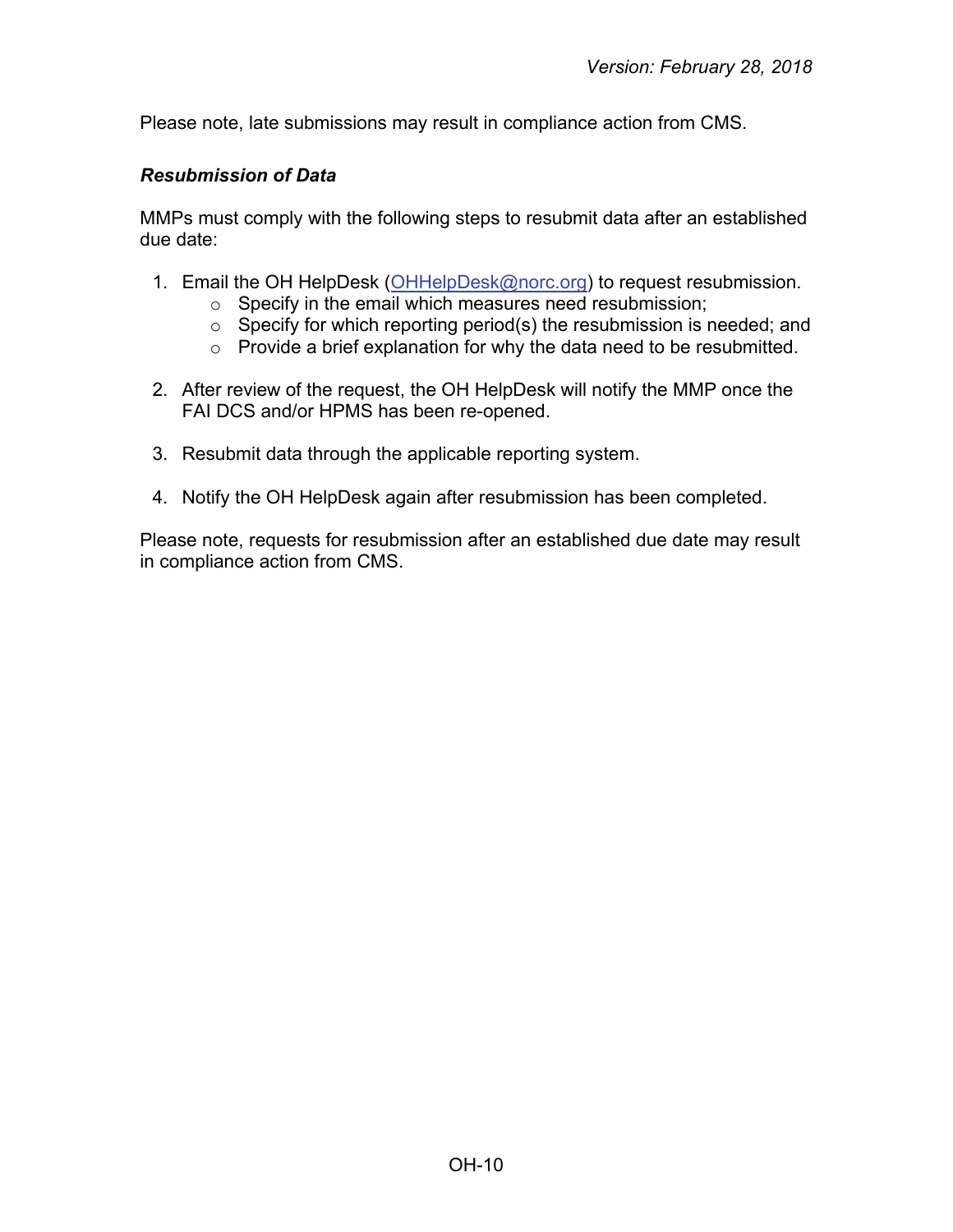# <span id="page-10-0"></span>**Section OHI. Care Coordination**

OH1.1 Members with care plans within 90 days of enrollment. – *Retired*

|  |  | OH1.2 Members with documented discussions of care goals. |  |
|--|--|----------------------------------------------------------|--|
|  |  |                                                          |  |

| <b>IMPLEMENTATION</b>                  |                                      |                |                                                                                                     |                                                                                           |  |
|----------------------------------------|--------------------------------------|----------------|-----------------------------------------------------------------------------------------------------|-------------------------------------------------------------------------------------------|--|
| <b>Reporting</b><br><b>Section</b>     | Reporting<br><b>Frequency</b>        | Level          | Reporting<br><b>Period</b>                                                                          | Due Date                                                                                  |  |
| OH <sub>1</sub> . Care<br>Coordination | Monthly                              | Contract       | Current<br>Month<br>Ex:<br>$1/1 - 1/31$                                                             | By the end of the<br>month following the<br>last day of the<br>reporting period           |  |
|                                        |                                      | <b>ONGOING</b> |                                                                                                     |                                                                                           |  |
| <b>Reporting</b><br><b>Section</b>     | <b>Reporting</b><br><b>Frequency</b> | Level          | <b>Reporting</b><br><b>Periods</b>                                                                  | <b>Due Date</b>                                                                           |  |
| OH <sub>1</sub> . Care<br>Coordination | Quarterly                            | Contract       | Current<br>Calendar<br>Quarter<br>Ex:<br>$1/1 - 3/31$<br>$4/1 - 6/30$<br>$7/1 - 9/30$<br>10/1-12/31 | By the end of the<br>second month<br>following the last<br>day of the reporting<br>period |  |

A. Data element definitions – details for each data element reported to CMS and the state, including examples, calculation methods, and how various data elements are associated.

| <b>Element</b><br><b>Letter</b> | <b>Element Name</b>                                                                                                 | <b>Definition</b>                                                                                                                          | <b>Allowable</b><br><b>Values</b>              |
|---------------------------------|---------------------------------------------------------------------------------------------------------------------|--------------------------------------------------------------------------------------------------------------------------------------------|------------------------------------------------|
| A.                              | Total number of<br>members with an<br>initial individualized<br>care plan (ICP)<br>completed.                       | Total number of<br>members with an<br>initial ICP completed<br>during the reporting<br>period.                                             | Field Type: Numeric                            |
| <b>B.</b>                       | Total number of<br>members with at<br>least one<br>documented<br>discussion of care<br>goals in the initial<br>ICP. | Of the total reported in<br>A, the number of<br>members with at least<br>one documented<br>discussion of care<br>goals in the initial ICP. | Field Type: Numeric<br>Note: Is a subset of A. |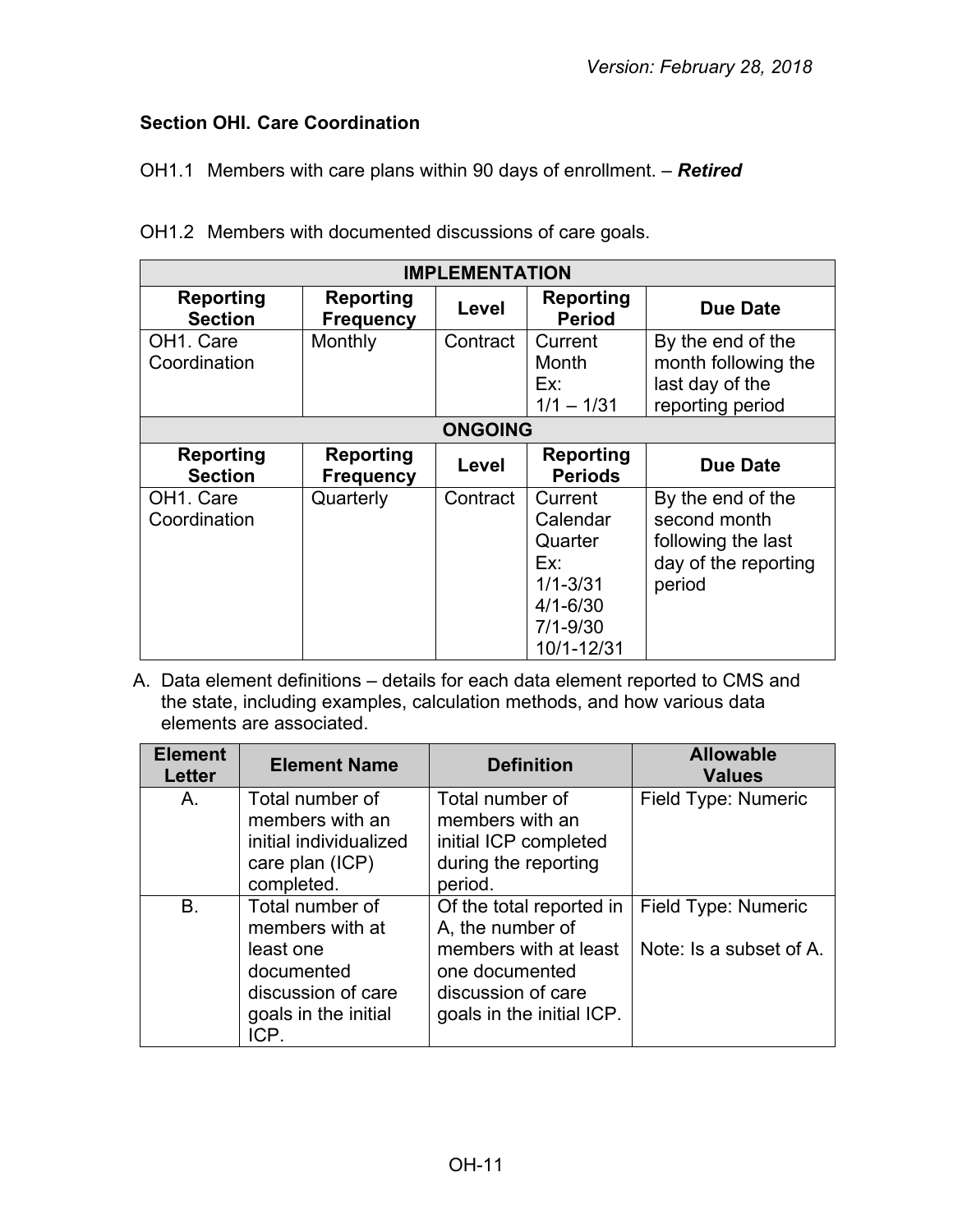| <b>Element</b><br><b>Letter</b> | <b>Element Name</b>                                                                                                | <b>Definition</b>                                                                                                                            | <b>Allowable</b><br><b>Values</b>              |
|---------------------------------|--------------------------------------------------------------------------------------------------------------------|----------------------------------------------------------------------------------------------------------------------------------------------|------------------------------------------------|
| C.                              | Total number of<br>existing ICPs<br>revised.                                                                       | Total number of<br>existing ICPs revised<br>during the reporting<br>period.                                                                  | Field Type: Numeric                            |
| D.                              | Total number of<br>revised ICPs with at<br>least one<br>documented<br>discussion of new or<br>existing care goals. | Of the total reported in<br>C, the number of<br>revised ICPs with at<br>least one documented<br>discussion of new or<br>existing care goals. | Field Type: Numeric<br>Note: Is a subset of C. |

- B. QA Checks/Thresholds procedures used by CMS and the state to establish benchmarks in order to identify outliers or data that are potentially erroneous.
	- CMS and the state will perform an outlier analysis.
	- As data are received from MMPs over time, CMS and the state will apply threshold checks.
- C. Edits and Validation checks validation checks that should be performed by each MMP prior to data submission.
	- Confirm those data elements listed above as subsets of other elements.
	- MMPs should validate that data element B is less than or equal to data element A.
	- MMPs should validate that data element D is less than or equal to data element C.
	- All data elements should be positive values.
- D. Analysis how CMS and the state will evaluate reported data, as well as how other data sources may be monitored. CMS and the state will evaluate the percentage of:
	- Members with an initial ICP completed during the reporting period who had at least one documented discussion of care goals in the initial ICP.
	- Existing ICPs revised during the reporting period that had at least one documented discussion of new or existing care goals.
- E. Notes additional clarifications to a reporting section. This section incorporates previously answered frequently asked questions.
	- MMPs should include all members regardless of whether the member enrolled voluntarily or was passively enrolled. Medicaidonly members should not be included.
	- MMPs should include all members who meet the criteria outlined in data element A, regardless of whether they are disenrolled as of the end of the reporting period (i.e., include all members regardless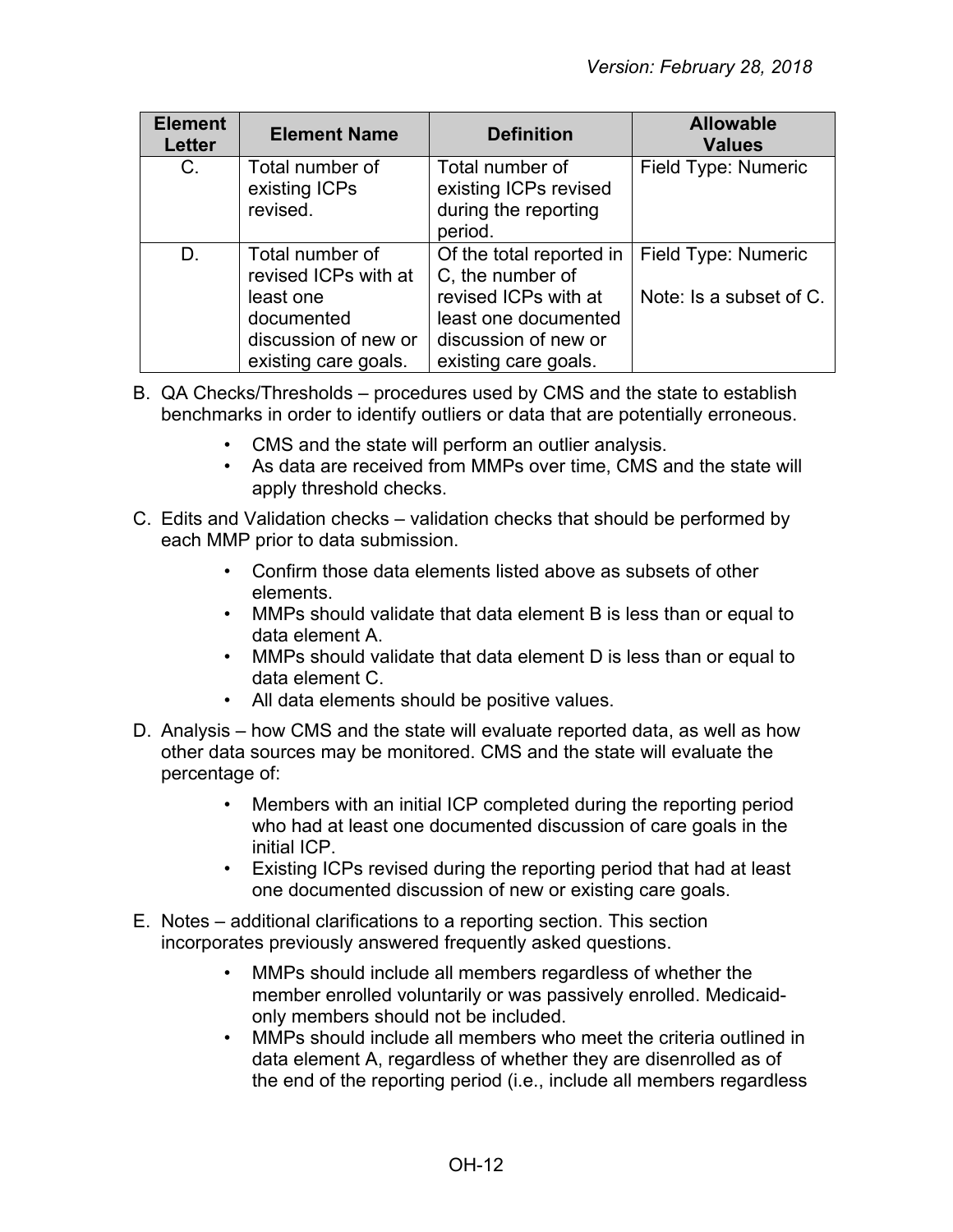if they are currently enrolled or disenrolled as of the last day of the reporting period).

- MMPs should include all ICPs that meet the criteria outlined in data element C, regardless of whether the members are disenrolled as of the end of the reporting period (i.e., include all ICPs regardless of whether the members are currently enrolled or disenrolled as of the last day of the reporting period).
- Data element A should include all members whose ICP was completed for the first time during the reporting period (i.e., the member did not previously have an ICP completed prior to the start of the reporting period). There can be no more than one initial ICP completed per member. Only ICPs that included participation from the member (or the member's authorized representative) in the completion of the ICP should be reported.
- MMPs should only include members in data element B when the discussion of care goals with the member (or the member's authorized representative) is clearly documented in the member's initial ICP.
- Data element C should include all existing ICPs that were revised during the reporting period. MMPs should refer to the Ohio threeway contract for specific requirements pertaining to updating the ICP. Only ICPs that included participation from the member (or the member's authorized representative) in the revision to the ICP should be reported.
- MMPs should only include ICPs in data element D when a new or previously documented care goal is discussed with the member (or the member's authorized representative) and is clearly documented in the member's revised ICP. If the initial ICP clearly documented the discussion of care goals, but those existing care goals were not revised or discussed, or new care goals are not discussed and documented during the revision of the ICP, then that ICP should not be reported in data element D.
- If a member has an initial ICP completed during the reporting period, and has their ICP revised during the same reporting period, then the member's initial ICP should be reported in data element A and the member's revised ICP should be reported in data element C.
- If a member's ICP is revised multiple times during the same reporting period, each revision should be reported in data element C. For example, if a member's ICP is revised twice during the same reporting period, two ICPs should be counted in data element C.
- For Medicare-Medicaid members who were formerly Medicaid-only members prior to enrollment into the Medicare-Medicaid benefit plan, MMPs are still required to contact enrollees to ensure that there are no changes to health status or additional needs as a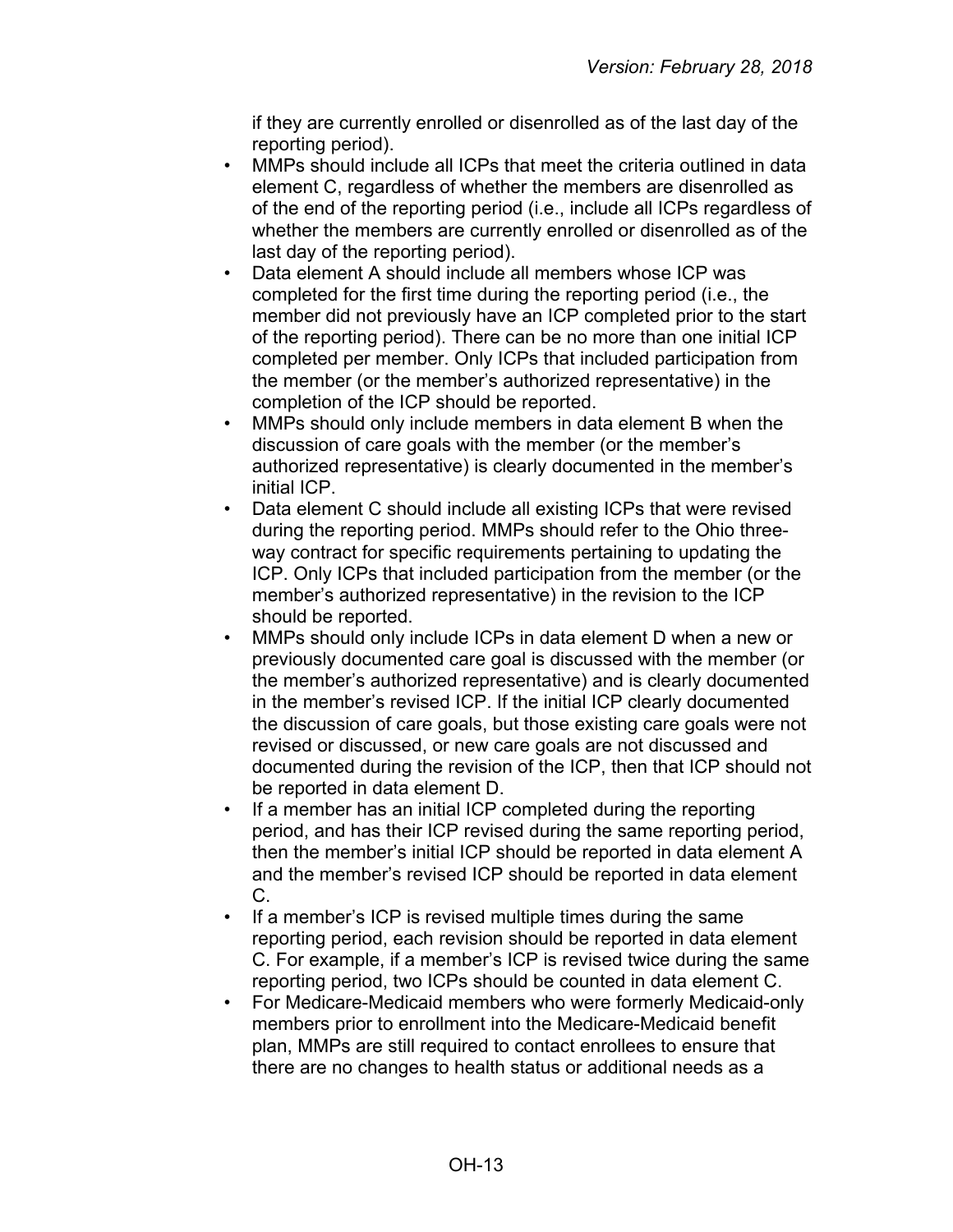result of expanded coverage. MMPs must make necessary updates to the ICP accordingly.

- F. Data Submission how MMPs will submit data collected to CMS and the state.
	- MMPs will submit data collected for this measure in the above specified format through a secure data collection site established by CMS. This site can be accessed at the following web address: [https://Financial-Alignment-Initiative.NORC.org.](https://financial-alignment-initiative.norc.org/)
- OH1.3 Members with first follow-up visit within 30 days of inpatient hospital discharge.

| <b>CONTINUOUS REPORTING</b>            |                                      |          |                                   |                                                                                           |  |
|----------------------------------------|--------------------------------------|----------|-----------------------------------|-------------------------------------------------------------------------------------------|--|
| Reporting<br><b>Section</b>            | <b>Reporting</b><br><b>Frequency</b> | Level    | <b>Reporting</b><br><b>Period</b> | Due Date                                                                                  |  |
| OH <sub>1</sub> . Care<br>Coordination | Annually                             | Contract | Calendar<br>Year                  | By the end of the<br>fourth month<br>following the last day<br>of the reporting<br>period |  |

A. Data element definitions – details for each data element reported to CMS and the state, including examples, calculation methods, and how various data elements are associated.

| <b>Element</b><br><b>Letter</b> | <b>Element Name</b>                                                                                                                                                                              | <b>Definition</b>                                                                                                                                                                                                        | <b>Allowable</b><br><b>Values</b>              |
|---------------------------------|--------------------------------------------------------------------------------------------------------------------------------------------------------------------------------------------------|--------------------------------------------------------------------------------------------------------------------------------------------------------------------------------------------------------------------------|------------------------------------------------|
| Α.                              | Total number of<br>acute inpatient<br>hospital discharges                                                                                                                                        | Total number of acute<br>inpatient hospital<br>discharges during the<br>reporting period.                                                                                                                                | Field Type: Numeric                            |
| Β.                              | Total number of<br>acute inpatient<br>hospital discharges<br>that resulted in an<br>ambulatory care<br>follow-up visit within<br>30 days of<br>discharge from the<br>inpatient hospital<br>stay. | Of the total reported in<br>A, the number of acute<br>inpatient hospital<br>discharges that<br>resulted in an<br>ambulatory care follow-<br>up visit within 30 days<br>of discharge from the<br>inpatient hospital stay. | Field Type: Numeric<br>Note: Is a subset of A. |

- B. QA Checks/Thresholds procedures used by CMS and the state to establish benchmarks in order to identify outliers or data that are potentially erroneous.
	- CMS and the state will perform an outlier analysis.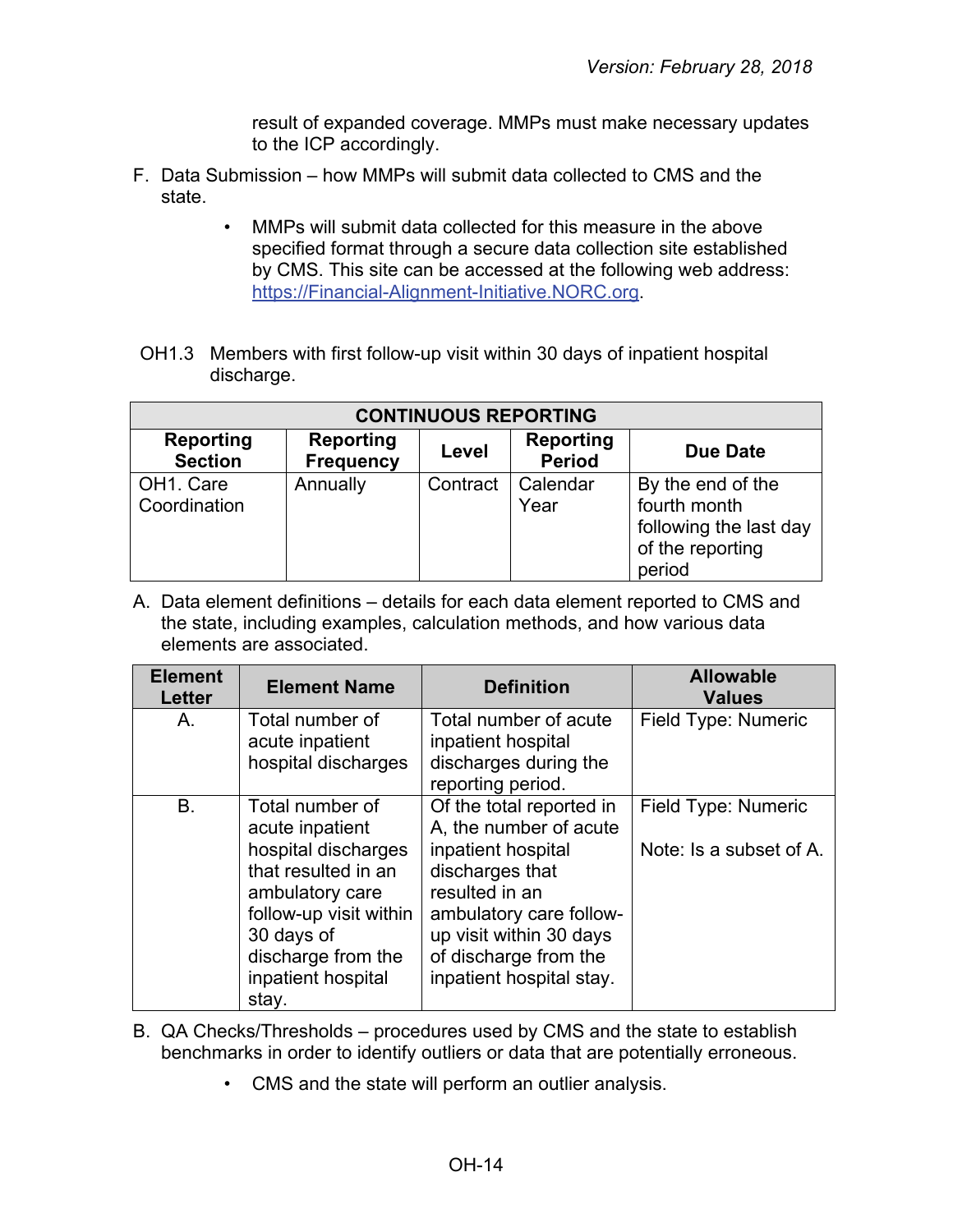- As data are received from MMPs over time, CMS and the state will apply threshold checks.
- C. Edits and Validation checks validation checks that should be performed by each MMP prior to data submission.
	- Confirm those data elements listed above as subsets of other elements.
	- MMPs should validate that data element B is less than or equal to data element A.
	- All data elements should be positive values.
- D. Analysis how CMS and the state will evaluate reported data, as well as how other data sources may be monitored.
	- CMS and the state will evaluate the percentage of acute inpatient hospital discharges that resulted in an ambulatory care follow-up visit within 30 days of the discharge from the inpatient hospital stay.
- E. Notes additional clarifications to a reporting section. This section incorporates previously answered frequently asked questions.
	- MMPs should include all inpatient hospital discharges for members regardless of whether the member enrolled voluntarily or was passively enrolled. Medicaid-only members should not be included.
	- MMPs should include all inpatient hospital discharges for members who meet the criteria outlined in data element A and who were continuously enrolled from the date of the inpatient hospital discharge through 30 days after the inpatient hospital discharge, regardless if they are disenrolled as of the end of the reporting period.
	- The denominator for this measure is based on inpatient hospital discharges, not members.
	- The date of discharge must occur within the reporting period, but the follow-up visit may not be in the same reporting period. For example, if a discharge occurs during the last month of the reporting period, look to the first month of the following reporting period to identify the follow-up visit.
	- The member needs to be enrolled from the date of the inpatient hospital discharge through 30 days after the inpatient hospital discharge, with no gaps in enrollment to be included in this measure.
	- A follow-up visit is defined as an ambulatory care follow-up visit to assess the member's health following a hospitalization. Codes to identify follow-up visits are provided in the Ambulatory Visits value set and Other Ambulatory Visits value set. MMPs should report ambulatory care follow-up visits based on all visits identified, including denied and pended claims, and including encounter data as necessary in cases where follow-up care is included as part of a bundled payment covering the services delivered during the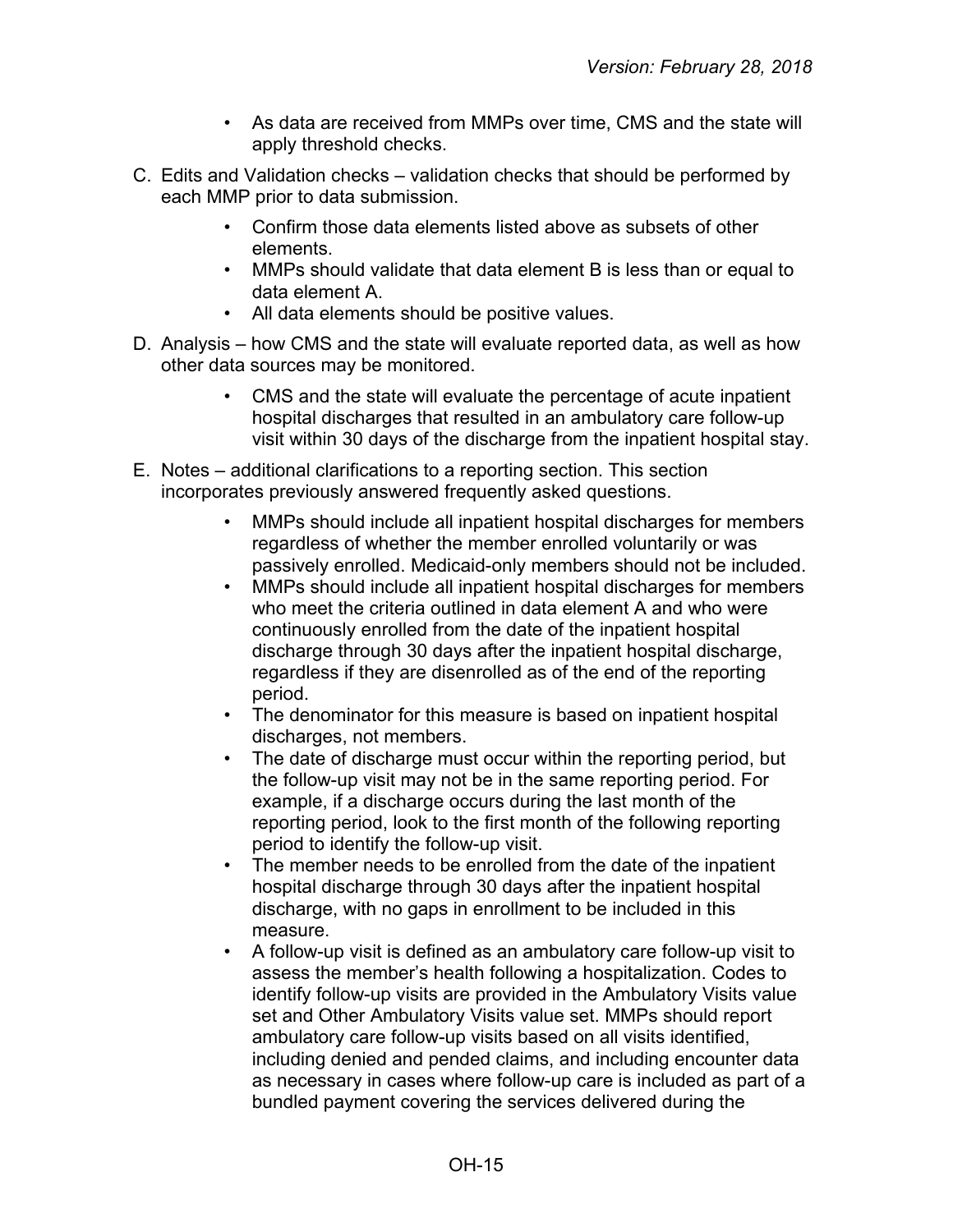inpatient stay. MMPs should use all information available, including encounter data supplied by providers, to ensure complete and accurate reporting.

- To identify all acute inpatient hospital discharges during the reporting period (data element A):
	- i. Identify all acute and nonacute inpatient stays (Inpatient Stay value set).
	- ii. Exclude nonacute inpatient stays (Nonacute Inpatient Stay value set)
	- iii. Identify the discharge date for the stay. The date of discharge should be within the reporting period.

Additionally, MMPs should use UB Type of Bill codes 11x, 12x, 41x, and 84x or any acute inpatient facility code to identify discharges from an inpatient hospital stay.

- If the discharge is followed by readmission or direct transfer to an acute inpatient care setting within the 30-day follow-up period, count only the last discharge for reporting in data element A. To identify readmissions and direct transfers to an acute inpatient care setting:
	- i. Identify all acute and nonacute inpatient stays (Inpatient Stay value set)
	- ii. Exclude nonacute inpatient stays (Nonacute Inpatient Stay value set)
	- iii. Identify the admission date for the stay
- Exclude from data element A any discharges followed by readmission or direct transfer to a nonacute inpatient care setting within the 30-day follow-up period. To identify readmissions and direct transfers to a nonacute inpatient care setting:
	- i. Identify all acute and nonacute inpatient stays (Inpatient Stay value set)
	- ii. Confirm the stay was for nonacute care based on the presence of a nonacute code (Nonacute Inpatient Stay value set) on the claim
	- iii. Identify the admission date for the stay

These discharges are excluded from the measure because rehospitalization or direct transfer may prevent an outpatient followup visit from taking place.

- For example, the following direct transfers/readmissions should be excluded from this measure: •
	- An inpatient discharge on June 1, followed by an admission to another inpatient setting on June 1 (a direct transfer)
	- An inpatient discharge on June 1, followed by a readmission to a hospital on June 15 (readmission within 30 days)
- Exclude discharges due to death, using the Discharges due to Death value set.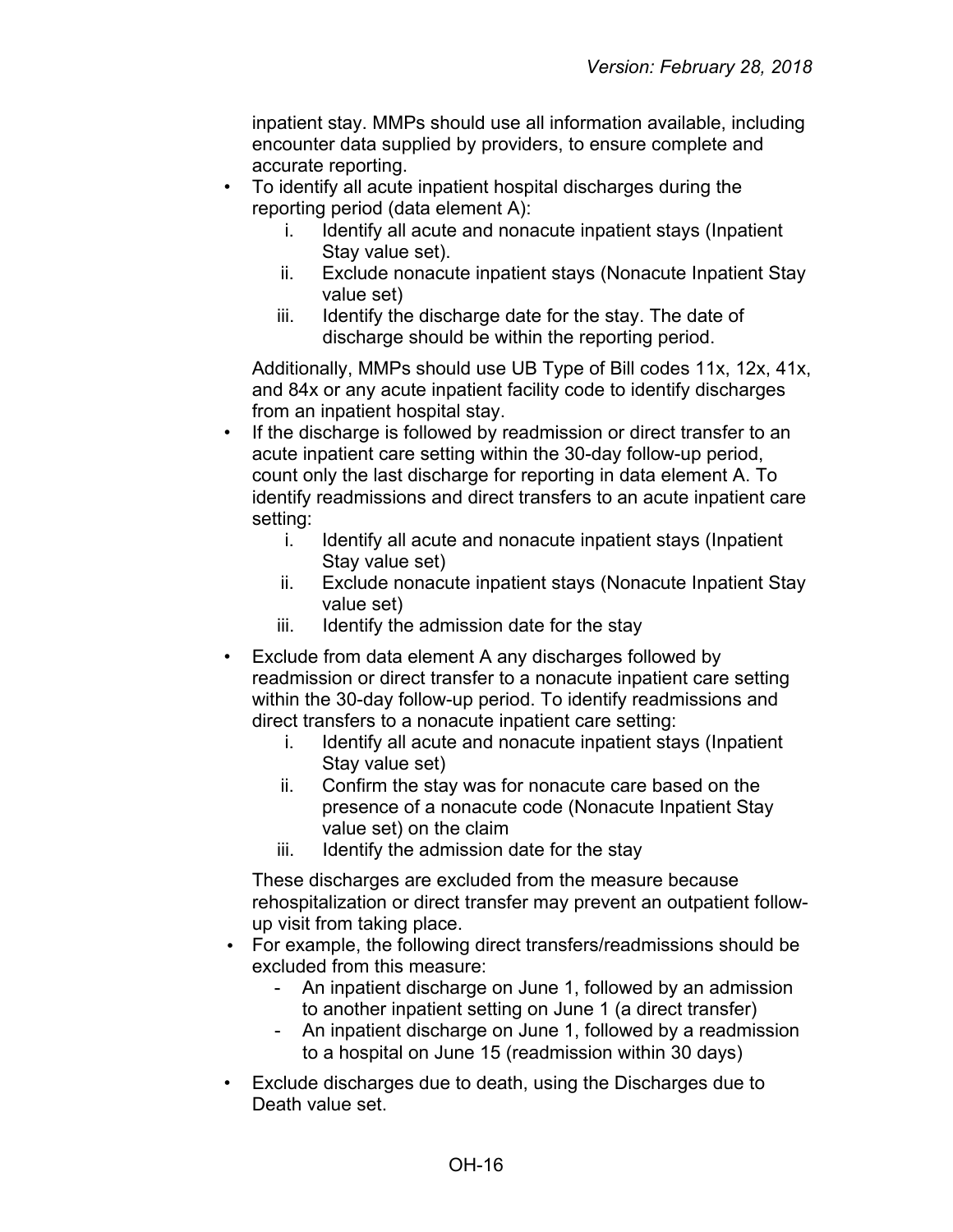- F. Data Submission how MMPs will submit data collected to CMS and the state.
	- MMPs will submit data collected for this measure in the above specified format through a secure data collection site established by CMS. This site can be accessed at the following web address: [https://Financial-Alignment-Initiative.NORC.org.](https://financial-alignment-initiative.norc.org/)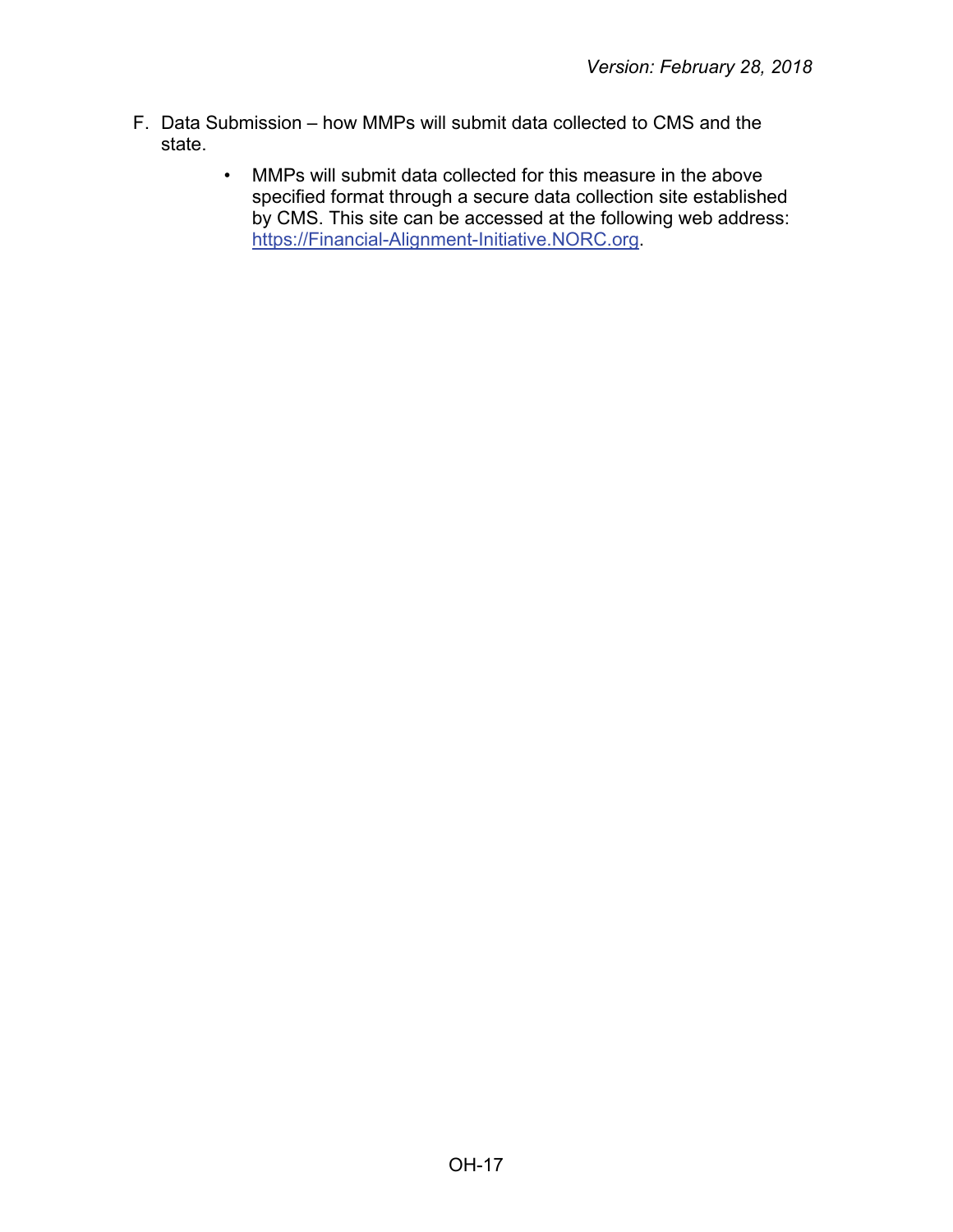## <span id="page-17-0"></span>**Section OHII. Organizational Structure and Staffing**

OH2.1 Waiver service coordinator training for supporting self-direction under the demonstration.

| <b>CONTINUOUS REPORTING</b>                      |                                      |          |                            |                                                                                           |  |
|--------------------------------------------------|--------------------------------------|----------|----------------------------|-------------------------------------------------------------------------------------------|--|
| <b>Reporting Section</b>                         | <b>Reporting</b><br><b>Frequency</b> | Level    | Reporting<br><b>Period</b> | Due Date                                                                                  |  |
| OH2. Organizational<br>Structure and<br>Staffing | Annually                             | Contract | <b>Calendar Year</b>       | By the end of the<br>second month<br>following the last<br>day of the<br>reporting period |  |

A. Data element definitions – details for each data element reported to CMS and the state, including examples, calculation methods, and how various data elements are associated.

| <b>Element</b><br><b>Letter</b> | <b>Element Name</b>                                                                                                                                        | <b>Definition</b>                                                                                                                                                                       | <b>Allowable</b><br><b>Values</b>              |
|---------------------------------|------------------------------------------------------------------------------------------------------------------------------------------------------------|-----------------------------------------------------------------------------------------------------------------------------------------------------------------------------------------|------------------------------------------------|
| А.                              | Total number of<br>waiver service<br>coordinators.                                                                                                         | Total number of<br>waiver service<br>coordinators<br>employed for at least<br>30 days with the<br>MMP during the<br>reporting period.                                                   | Field Type: Numeric                            |
| B <sub>r</sub>                  | Total number of<br>waiver service<br>coordinators that<br>have undergone<br>MCOP training for<br>supporting self-<br>direction under the<br>demonstration. | Of the total reported<br>in A, the number of<br>waiver service<br>coordinators that<br>have undergone<br>MCOP training for<br>supporting self-<br>direction under the<br>demonstration. | Field Type: Numeric<br>Note: Is a subset of A. |

- B. QA Checks/Thresholds procedures used by CMS and the state to establish benchmarks in order to identify outliers or data that are potentially erroneous.
	- CMS and the state will perform an outlier analysis.
	- As data are received from MMPs over time, CMS and the state will apply threshold checks.
- C. Edits and Validation checks validation checks that should be performed by each MMP prior to data submission.
	- Confirm those data elements listed above as subsets of other elements.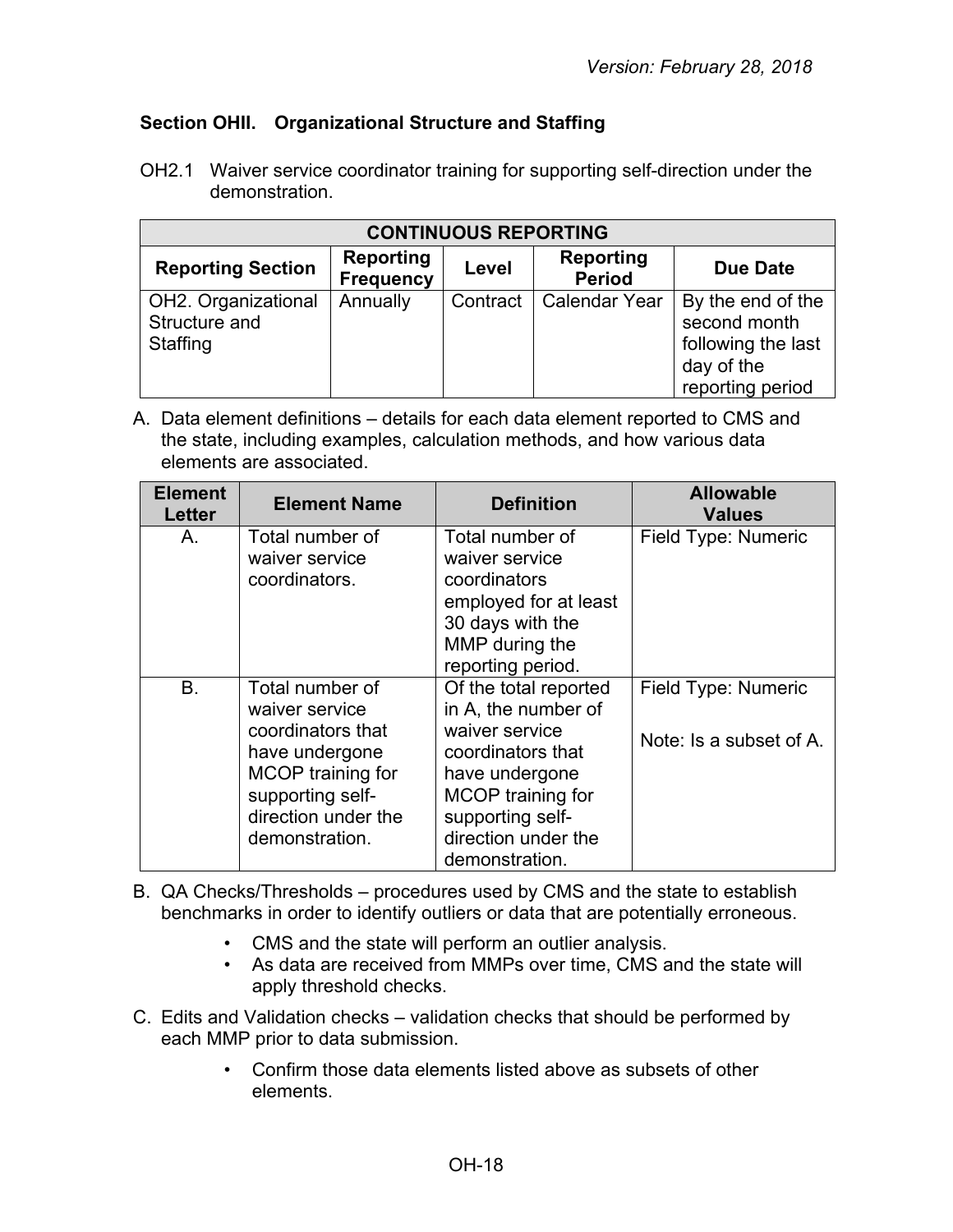- MMPs should validate that data element B is less than or equal to data element A.
- All data elements should be positive values.
- D. Analysis how CMS and the state will evaluate reported data, as well as how other data sources may be monitored.
	- CMS and the state will evaluate the percentage of waiver service coordinators that have undergone MCOP training for supporting self-direction.
- E. Notes additional clarifications to a reporting section. This section incorporates previously answered frequently asked questions.
	- MMPs should refer to the Ohio three-way contract for specific requirements pertaining to a waiver care coordinator.
	- MMPs should refer to Section 2.5.3.3.5.4.1.5 of the Ohio three-way contract for specific requirements pertaining to training for supporting self-direction.
	- A waiver service coordinator includes all full-time and part-time staff.
	- If a waiver service coordinator was not currently with the MMP at the end of the reporting period, but was with the MMP for at least 30 days, they should be included in this measure.
- F. Data Submission how MMPs will submit data collected to CMS and the state.
	- MMPs will submit data collected for this measure in the above specified format through a secure data collection site established by CMS. This site can be accessed at the following web address: [https://Financial-Alignment-Initiative.NORC.org.](https://financial-alignment-initiative.norc.org/)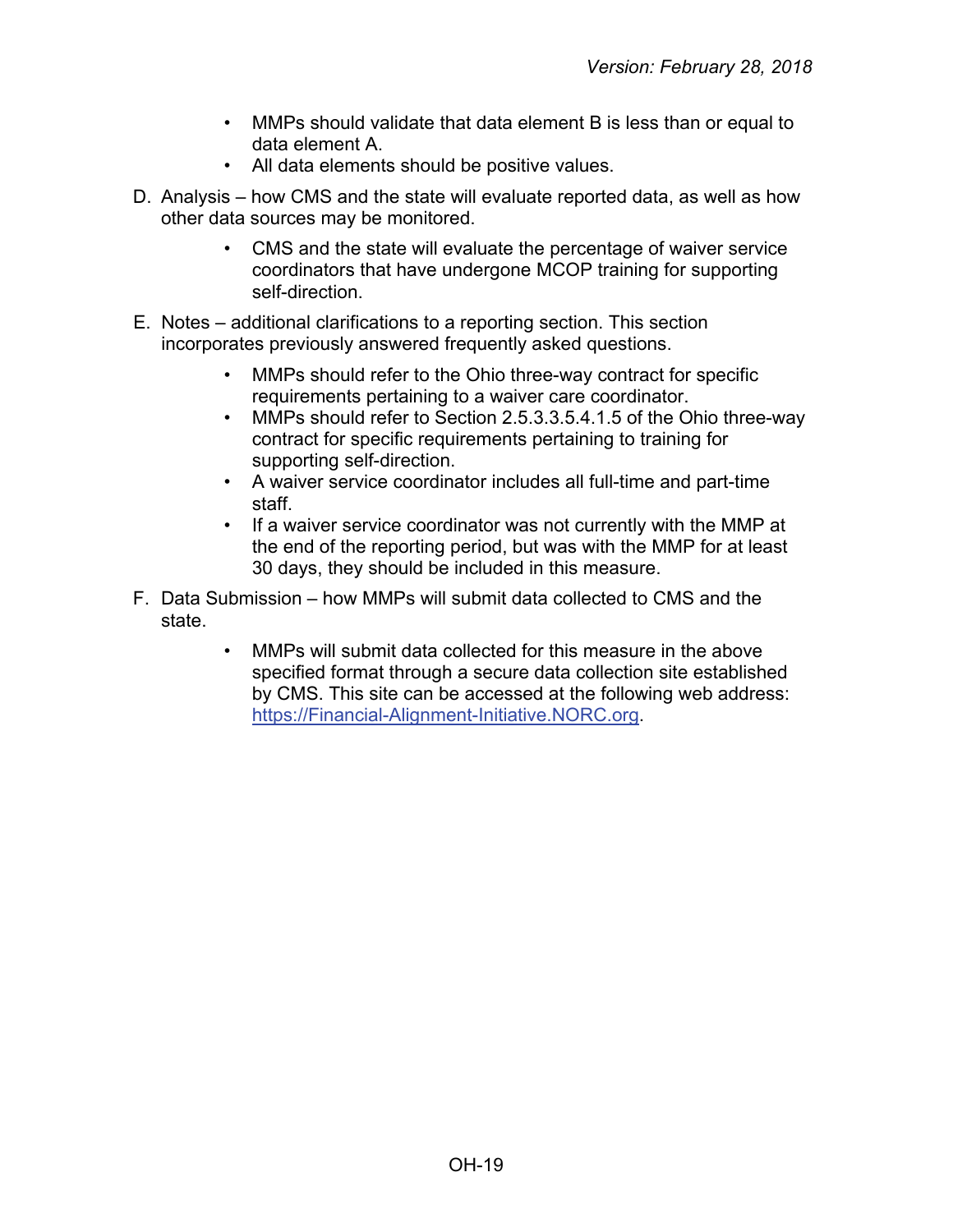#### <span id="page-19-0"></span>**Section OHIII. Performance and Quality Improvement**

OH3.1 Long-term care overall balance.<sup>ii</sup> – **Suspended** 

OH3.2 Long-term care rebalancing.

Please note: No MMP reporting is required for this measure; however, MMPs must assist ODM with data collection and analysis as needed. The full specifications for this measure can be found in ODM's MyCare Ohio Rebalancing and Long Term Care Measures Methods document.

| <b>CONTINUOUS REPORTING</b>                                                                                                   |          |          |                      |     |  |  |
|-------------------------------------------------------------------------------------------------------------------------------|----------|----------|----------------------|-----|--|--|
| Reporting<br><b>Reporting</b><br><b>Reporting</b><br>Due Date<br>Level<br><b>Period</b><br><b>Section</b><br><b>Frequency</b> |          |          |                      |     |  |  |
| OH <sub>3</sub> .                                                                                                             | Annually | Contract | <b>Calendar Year</b> | N/A |  |  |
| Performance and                                                                                                               |          |          |                      |     |  |  |
| Quality                                                                                                                       |          |          |                      |     |  |  |
| Improvement                                                                                                                   |          |          |                      |     |  |  |

A. QA Checks/Thresholds – procedures used by CMS and the state to establish benchmarks in order to identify outliers or data that are potentially erroneous.

- CMS and the state will perform an outlier analysis.
- As rates are calculated over time, CMS and the state will apply threshold checks.
- B. Analysis how CMS and the state will evaluate reported data, as well as how other data sources may be monitored.
	- CMS and the state will evaluate the percentage of nursing facility residents who were discharged to a community setting from a nursing facility and did not return to the nursing facility during the current reporting period as a proportion of members who resided in a nursing facility for 100 cumulative days or more during the previous reporting period.
- OH3.3 Nursing facility residents whose need for help with Activities of Daily Living (ADLs) has increased.

Please note: No MMP reporting is required for this measure; however, MMPs must assist ODM with data collection and analysis as needed. The full specifications for this measure can be found in ODM's MyCare Ohio Rebalancing and Long Term Care Measures Methods document.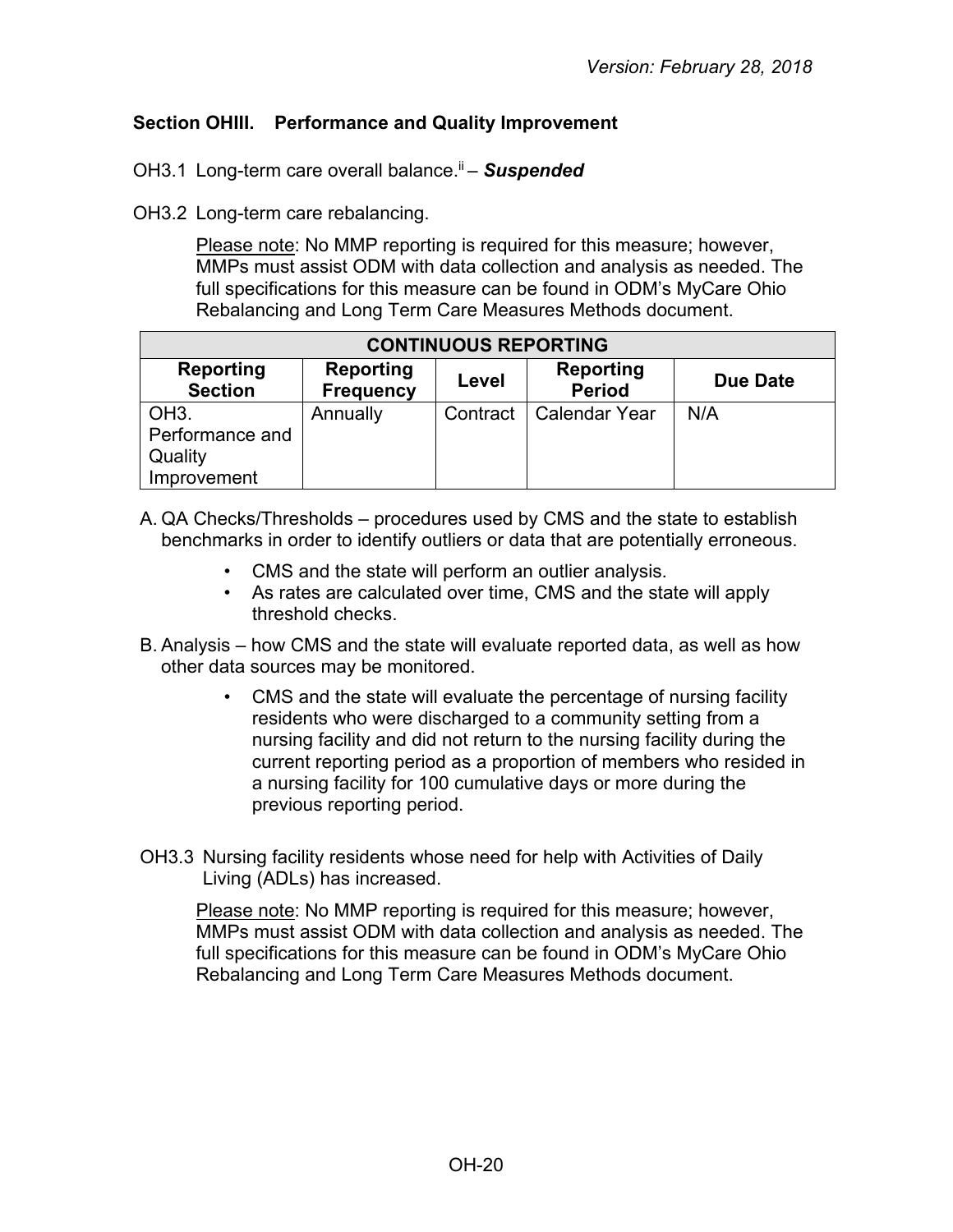| <b>CONTINUOUS REPORTING</b>                                                                                            |          |          |                      |     |  |  |
|------------------------------------------------------------------------------------------------------------------------|----------|----------|----------------------|-----|--|--|
| <b>Reporting</b><br>Reporting<br>Reporting<br>Level<br>Due Date<br><b>Section</b><br><b>Period</b><br><b>Frequency</b> |          |          |                      |     |  |  |
| OH <sub>3</sub> .<br>Performance and<br>Quality<br>Improvement                                                         | Annually | Contract | <b>Calendar Year</b> | N/A |  |  |

A. QA Checks/Thresholds – procedures used by CMS and the state to establish benchmarks in order to identify outliers or data that are potentially erroneous.

- CMS and the state will perform an outlier analysis.
- As rates are calculated over time, CMS and the state will apply threshold checks.
- B. Analysis how CMS and the state will evaluate reported data, as well as how other data sources may be monitored.
	- CMS and the state will evaluate the percentage of long-stay residents whose need for help with late-loss Activities of Daily Living (ADLs) has increased when compared to the prior assessment.
- OH3.4 Nursing facility residents who have/had a catheter inserted and left in their bladder.

Please note: No MMP reporting is required for this measure; however, MMPs must assist ODM with data collection and analysis as needed. The full specifications for this measure can be found in ODM's MyCare Ohio Rebalancing and Long Term Care Measures Methods document.

| <b>CONTINUOUS REPORTING</b>          |                                                                                         |          |                      |     |  |  |
|--------------------------------------|-----------------------------------------------------------------------------------------|----------|----------------------|-----|--|--|
| <b>Reporting</b><br><b>Section</b>   | Reporting<br><b>Reporting</b><br>Level<br>Due Date<br><b>Period</b><br><b>Frequency</b> |          |                      |     |  |  |
| OH <sub>3</sub> .<br>Performance and | Annually                                                                                | Contract | <b>Calendar Year</b> | N/A |  |  |
| Quality<br>Improvement               |                                                                                         |          |                      |     |  |  |

- A. QA Checks/Thresholds procedures used by CMS and the state to establish benchmarks in order to identify outliers or data that are potentially erroneous.
	- CMS and the state will perform an outlier analysis.
	- As rates are calculated over time, CMS and the state will apply threshold checks.
- B. Analysis how CMS and the state will evaluate reported data, as well as how other data sources may be monitored.
	- CMS and the state will evaluate the percentage of long-stay residents who have/had an indwelling catheter in the last 7 days.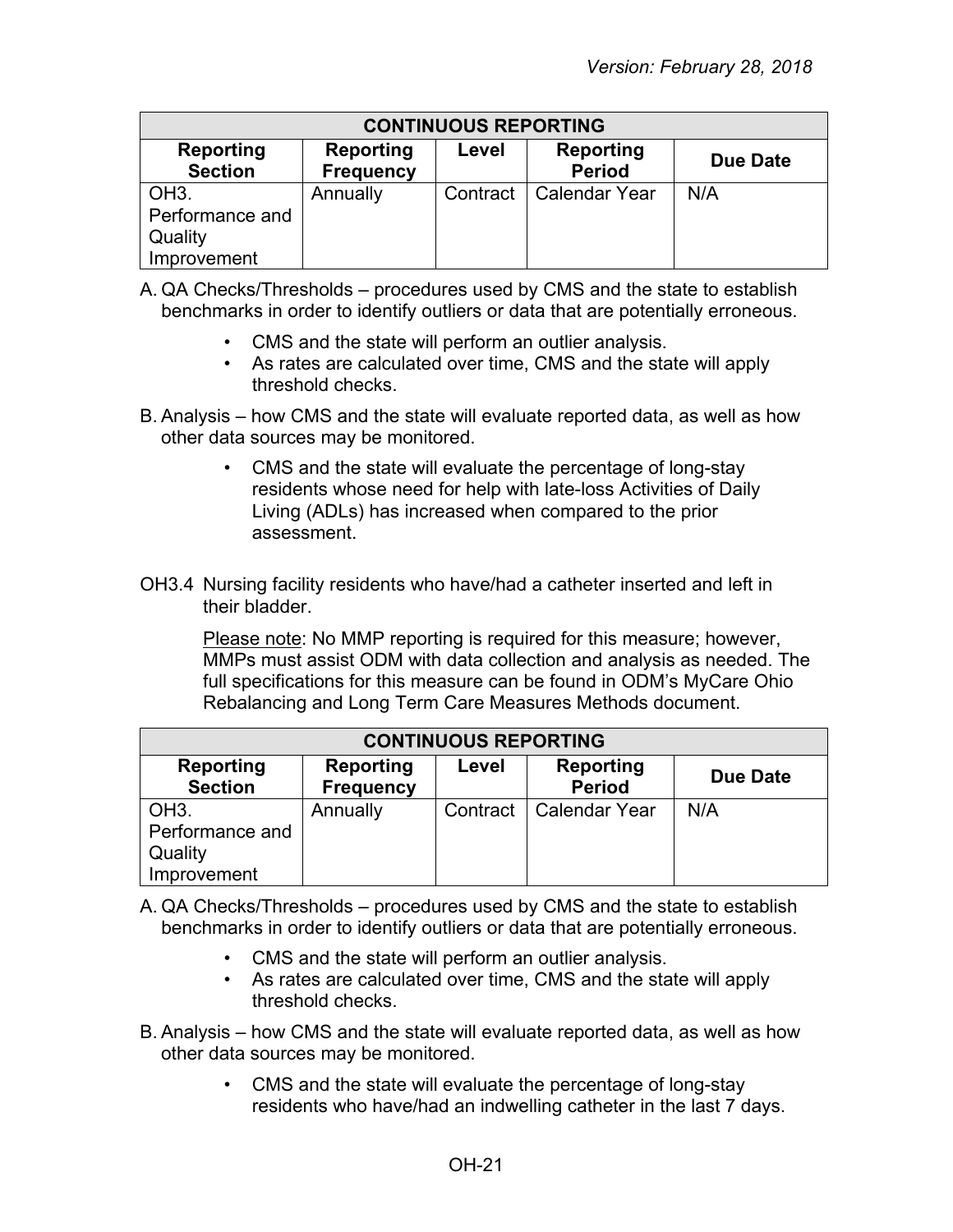OH3.5 Nursing facility residents who were physically restrained.

Please note: No MMP reporting is required for this measure; however, MMPs must assist ODM with data collection and analysis as needed. The full specifications for this measure can be found in ODM's MyCare Ohio Rebalancing and Long Term Care Measures Methods document.

| <b>CONTINUOUS REPORTING</b>                                                                                                   |          |          |               |     |  |
|-------------------------------------------------------------------------------------------------------------------------------|----------|----------|---------------|-----|--|
| <b>Reporting</b><br><b>Reporting</b><br>Reporting<br>Level<br>Due Date<br><b>Section</b><br><b>Period</b><br><b>Frequency</b> |          |          |               |     |  |
| OH <sub>3</sub> .<br>Performance and<br>Quality<br>Improvement                                                                | Annually | Contract | Calendar Year | N/A |  |

A. QA Checks/Thresholds – procedures used by CMS and the state to establish benchmarks in order to identify outliers or data that are potentially erroneous.

- CMS and the state will perform an outlier analysis.
- As rates are calculated over time, CMS and the state will apply threshold checks.
- B. Analysis how CMS and the state will evaluate reported data, as well as how other data sources may be monitored.
	- CMS and the state will evaluate the percentage of long-stay nursing facility residents who are physically restrained on a daily basis.\
- OH3.6 Nursing facility residents experiencing one or more falls with a major injury.

Please note: No MMP reporting is required for this measure; however, MMPs must assist ODM with data collection and analysis as needed. The full specifications for this measure can be found in ODM's MyCare Ohio Rebalancing and Long Term Care Measures Methods document.

| <b>CONTINUOUS REPORTING</b>                                                                                            |          |          |                      |     |  |
|------------------------------------------------------------------------------------------------------------------------|----------|----------|----------------------|-----|--|
| Reporting<br>Reporting<br><b>Reporting</b><br>Level<br>Due Date<br><b>Section</b><br><b>Period</b><br><b>Frequency</b> |          |          |                      |     |  |
| OH <sub>3</sub> .<br>Performance and<br>Quality<br>Improvement                                                         | Annually | Contract | <b>Calendar Year</b> | N/A |  |

A. QA Checks/Thresholds – procedures used by CMS and the state to establish benchmarks in order to identify outliers or data that are potentially erroneous.

- CMS and the state will perform an outlier analysis.
- As rates are calculated over time, CMS and the state will apply threshold checks.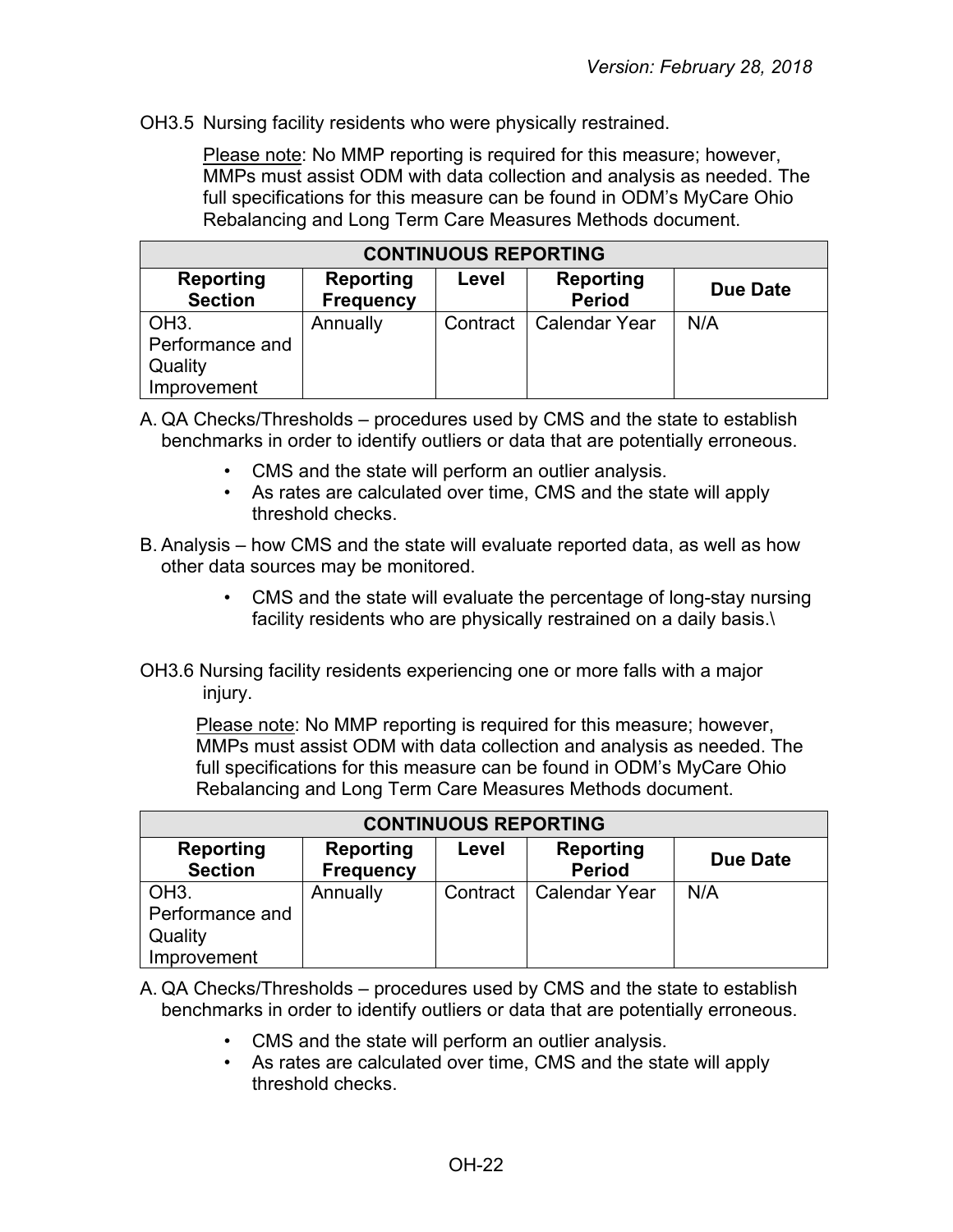- B. Analysis how CMS and the state will evaluate reported data, as well as how other data sources may be monitored.
	- CMS and the state will evaluate the percentage of long-stay residents who have experienced one or more falls with major injury reported in the reporting period or look-back period.
- OH3.7 Nursing facility residents with a urinary tract infection.

Please note: No MMP reporting is required for this measure; however, MMPs must assist ODM with data collection and analysis as needed. The full specifications for this measure can be found in ODM's MyCare Ohio Rebalancing and Long Term Care Measures Methods document.

| <b>CONTINUOUS REPORTING</b>                                                                                     |          |          |                      |     |  |
|-----------------------------------------------------------------------------------------------------------------|----------|----------|----------------------|-----|--|
| Reporting<br>Reporting<br>Reporting<br>Level<br>Due Date<br><b>Section</b><br><b>Period</b><br><b>Frequency</b> |          |          |                      |     |  |
| OH <sub>3</sub> .<br>Performance and<br>Quality<br>Improvement                                                  | Annually | Contract | <b>Calendar Year</b> | N/A |  |

A. QA Checks/Thresholds – procedures used by CMS and the state to establish benchmarks in order to identify outliers or data that are potentially erroneous.

- CMS and the state will perform an outlier analysis.
- As rates are calculated over time, CMS and the state will apply threshold checks.
- B. Analysis how CMS and the state will evaluate reported data, as well as how other data sources may be monitored.
	- CMS and the state will evaluate the percentage of long-stay residents who have a urinary tract infection.
- OH3.8 Nursing facility diversion.<sup>i, ii</sup> **Suspended**
- OH3.9 High-risk residents with pressure ulcers.

Please note: No MMP reporting is required for this measure; however, MMPs must assist ODM with data collection and analysis as needed. The full specifications for this measure can be found in ODM's MyCare Ohio Rebalancing and Long Term Care Measures Methods document.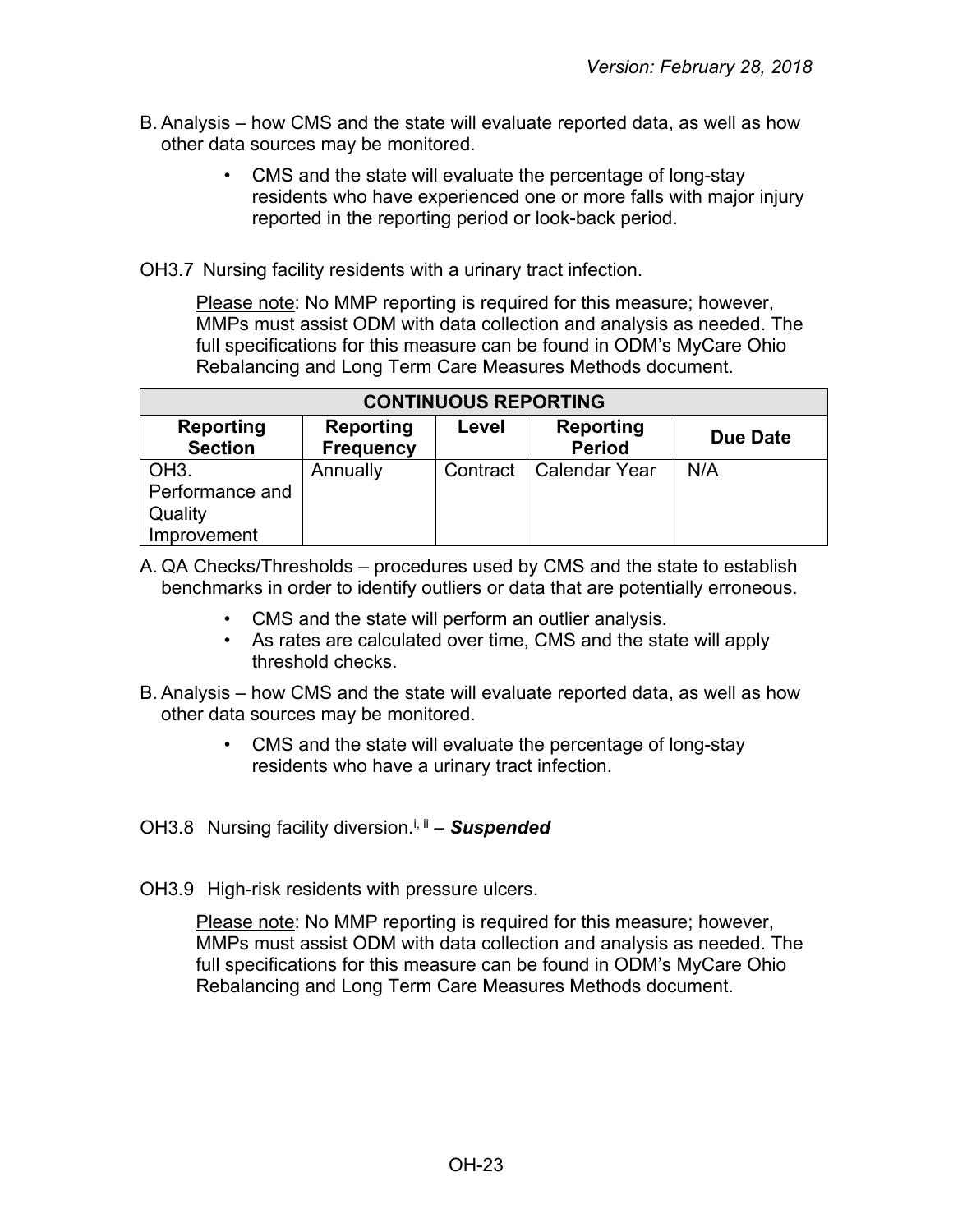| <b>CONTINUOUS REPORTING</b>                                                                                            |          |          |                      |     |  |
|------------------------------------------------------------------------------------------------------------------------|----------|----------|----------------------|-----|--|
| Reporting<br><b>Reporting</b><br>Reporting<br>Due Date<br>Level<br><b>Period</b><br><b>Section</b><br><b>Frequency</b> |          |          |                      |     |  |
| OH <sub>3</sub> .                                                                                                      | Annually | Contract | <b>Calendar Year</b> | N/A |  |
| Performance and                                                                                                        |          |          |                      |     |  |
| Quality                                                                                                                |          |          |                      |     |  |
| Improvement                                                                                                            |          |          |                      |     |  |

A. QA Checks/Thresholds – procedures used by CMS and the state to establish benchmarks in order to identify outliers or data that are potentially erroneous.

- CMS and the state will perform an outlier analysis.
- As rates are calculated over time, CMS and the state will apply threshold checks.
- B. Analysis how CMS and the state will evaluate reported data, as well as how other data sources may be monitored.
	- CMS and the state will evaluate the percentage of long-stay, highrisk residents with Stage II through IV pressure ulcers.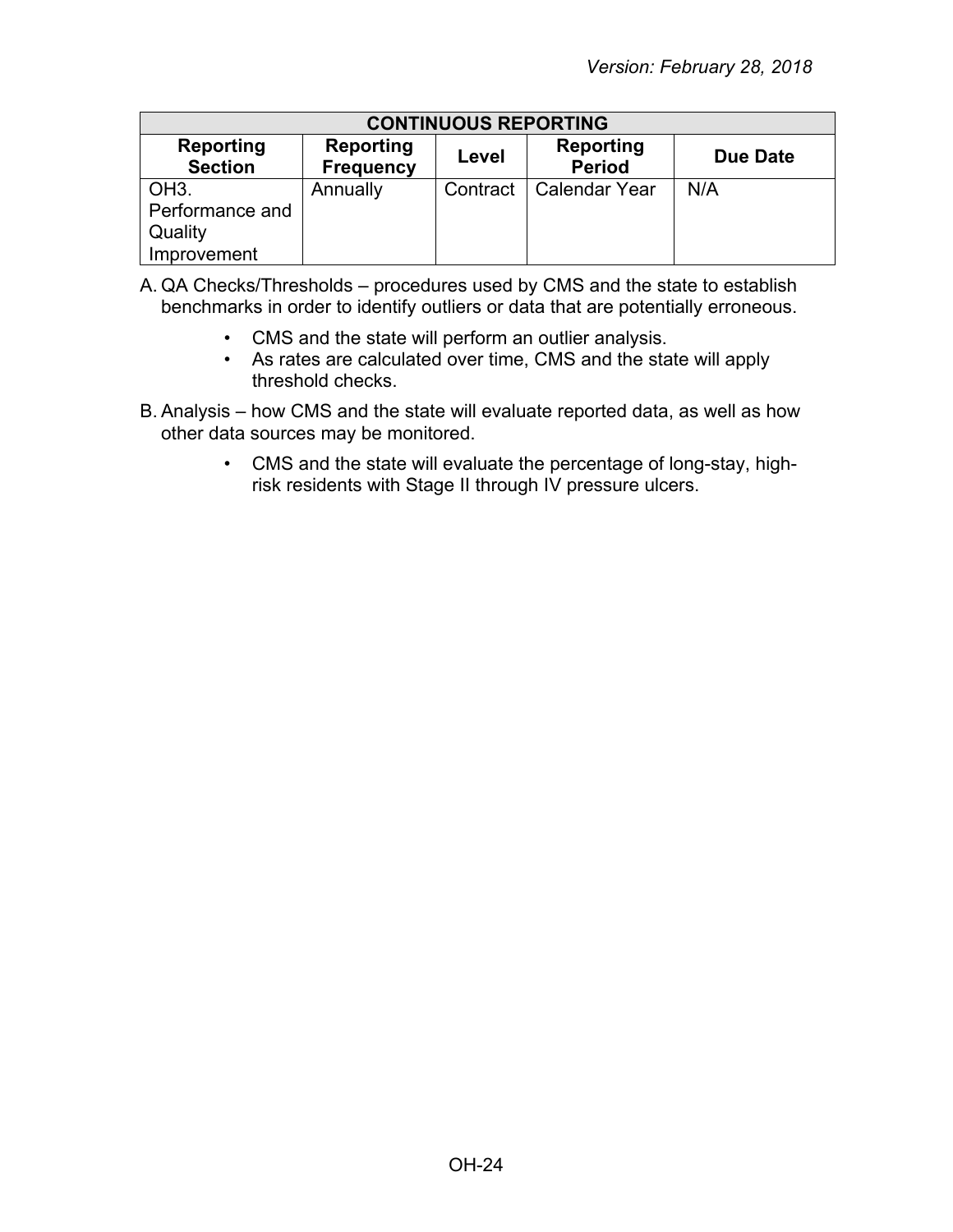## <span id="page-24-0"></span>**Section OHIV. Systems**

OH4.1 MyCare Centralized Enrollee Record. – *Retired*

#### **Section OHV. Utilization**

OH5.1 Unduplicated members receiving HCBS and unduplicated members receiving nursing facility services.

| <b>CONTINUOUS REPORTING</b>        |                                      |          |                                   |                                                                                           |  |
|------------------------------------|--------------------------------------|----------|-----------------------------------|-------------------------------------------------------------------------------------------|--|
| <b>Reporting</b><br><b>Section</b> | <b>Reporting</b><br><b>Frequency</b> | Level    | <b>Reporting</b><br><b>Period</b> | Due Date                                                                                  |  |
| OH5. Utilization                   | Annually                             | Contract | <b>Calendar Year</b>              | By the end of the<br>fourth month<br>following the last<br>day of the reporting<br>period |  |

A. Data element definitions – details for each data element reported to CMS and the state, including examples, calculation methods, and how various data elements are associated.

| <b>Element</b><br><b>Letter</b> | <b>Element Name</b>                                                   | <b>Definition</b>                                                                                                                                                                                   | <b>Allowable</b><br><b>Values</b>              |
|---------------------------------|-----------------------------------------------------------------------|-----------------------------------------------------------------------------------------------------------------------------------------------------------------------------------------------------|------------------------------------------------|
| $A_{1}$                         | Total number of<br>members.                                           | Total number of<br>members that were<br>continuously enrolled in<br>the MMP for six months<br>during the reporting<br>period.                                                                       | Field Type: Numeric                            |
| <b>B.</b>                       | Total number of<br>members<br>receiving HCBS.                         | Of the total reported in<br>A, the number of<br>members receiving<br><b>HCBS</b> during the<br>reporting period who did<br>not receive nursing<br>facility services during<br>the reporting period. | Field Type: Numeric<br>Note: Is a subset of A. |
| $C_{\cdot}$                     | Total number of<br>members<br>receiving nursing<br>facility services. | Of the total reported in<br>A, the number of<br>members receiving<br>nursing facility services<br>during the reporting<br>period who did not<br>receive HCBS during the<br>reporting period.        | Field Type: Numeric<br>Note: Is a subset of A. |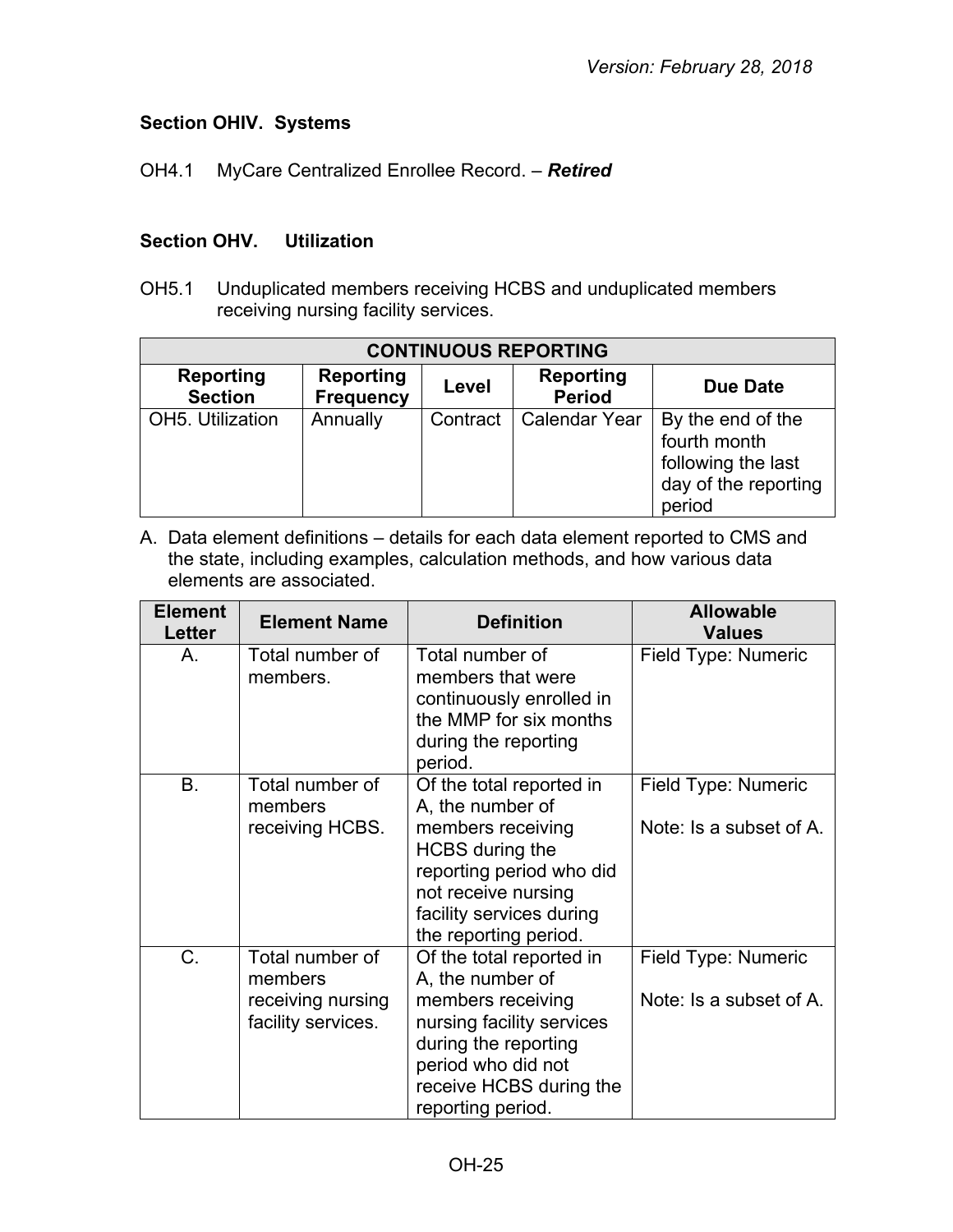| <b>Element</b><br>Letter | <b>Element Name</b>                                                                                                                | <b>Definition</b>                                                                                                                                      | <b>Allowable</b><br><b>Values</b>              |
|--------------------------|------------------------------------------------------------------------------------------------------------------------------------|--------------------------------------------------------------------------------------------------------------------------------------------------------|------------------------------------------------|
| D.                       | Total number of<br>members<br>receiving both<br><b>HCBS</b> and<br>nursing facility<br>services during<br>the reporting<br>period. | Of the total reported in<br>A, the number of<br>members receiving both<br><b>HCBS</b> and nursing<br>facility services during<br>the reporting period. | Field Type: Numeric<br>Note: Is a subset of A. |

- B. QA Checks/Thresholds procedures used by CMS and the state to establish benchmarks in order to identify outliers or data that are potentially erroneous.
	- CMS and the state will perform an outlier analysis.
	- As data are received from MMPs over time, CMS and the state will apply threshold checks.
- C. Edits and Validation checks validation checks that should be performed by each MMP prior to data submission.
	- Confirm those data elements listed above as subsets of other elements.
	- MMPs should validate that data elements B, C, and D are less than or equal to data element A.
	- All data elements should be positive values.
- D. Analysis how CMS and the state will evaluate reported data, as well as how other data sources may be monitored. CMS and the state will use enrollment data and will evaluate the percentage of members receiving:
	- HCBS during the reporting period who did not receive nursing facility services during the reporting period.
	- Nursing facility services during the reporting period who did not receive HCBS during the reporting period.
	- Both HCBS and nursing facility services during the reporting period.
- E. Notes additional clarifications to a reporting section. This section incorporates previously answered frequently asked questions.
	- MMPs should include all members regardless of whether the member enrolled voluntarily or was passively enrolled. Medicaidonly members should not be included.
	- MMPs should include all members who meet the criteria outlined in data element A, regardless if they are disenrolled as of the end of the reporting period (i.e., include all members regardless if they are currently enrolled or disenrolled as of the last day of the reporting period).
	- Members must be continuously enrolled for six months during the reporting period, with no gaps in enrollment, to be included in this measure.